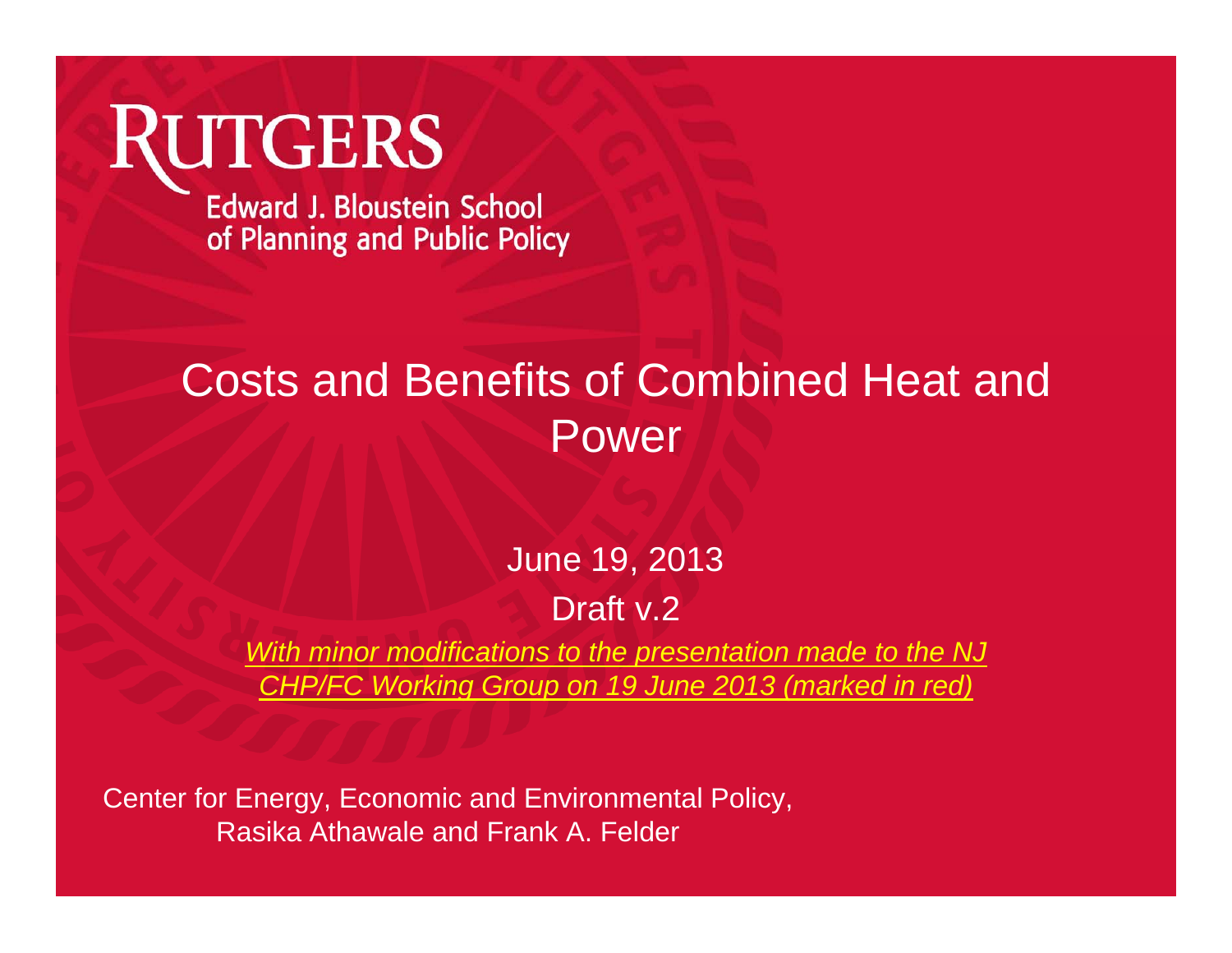

1.Context of <sup>a</sup> Cost‐Benefit Analysis (CBA)

- 2. Approach for analysis
	- a.**Caveats**
	- b.Database for major Technical & Financial assumptions
	- c.Methodology for cost‐benefit calculations
	- d.Major assumptions requirement from stakeholders
- 3.Summary of what has been completed
- 4.Next Steps

*We would like to thank Gearoid Foley, Richard Sweetser and the Mid‐Atlantic Clean Energy Application Center for their time and valuable inputs.*

*Note: References used by CEEEP can be found at* <http://policy.rutgers.edu/ceeep/chp>

Rasika Athawale and Frank A. Felder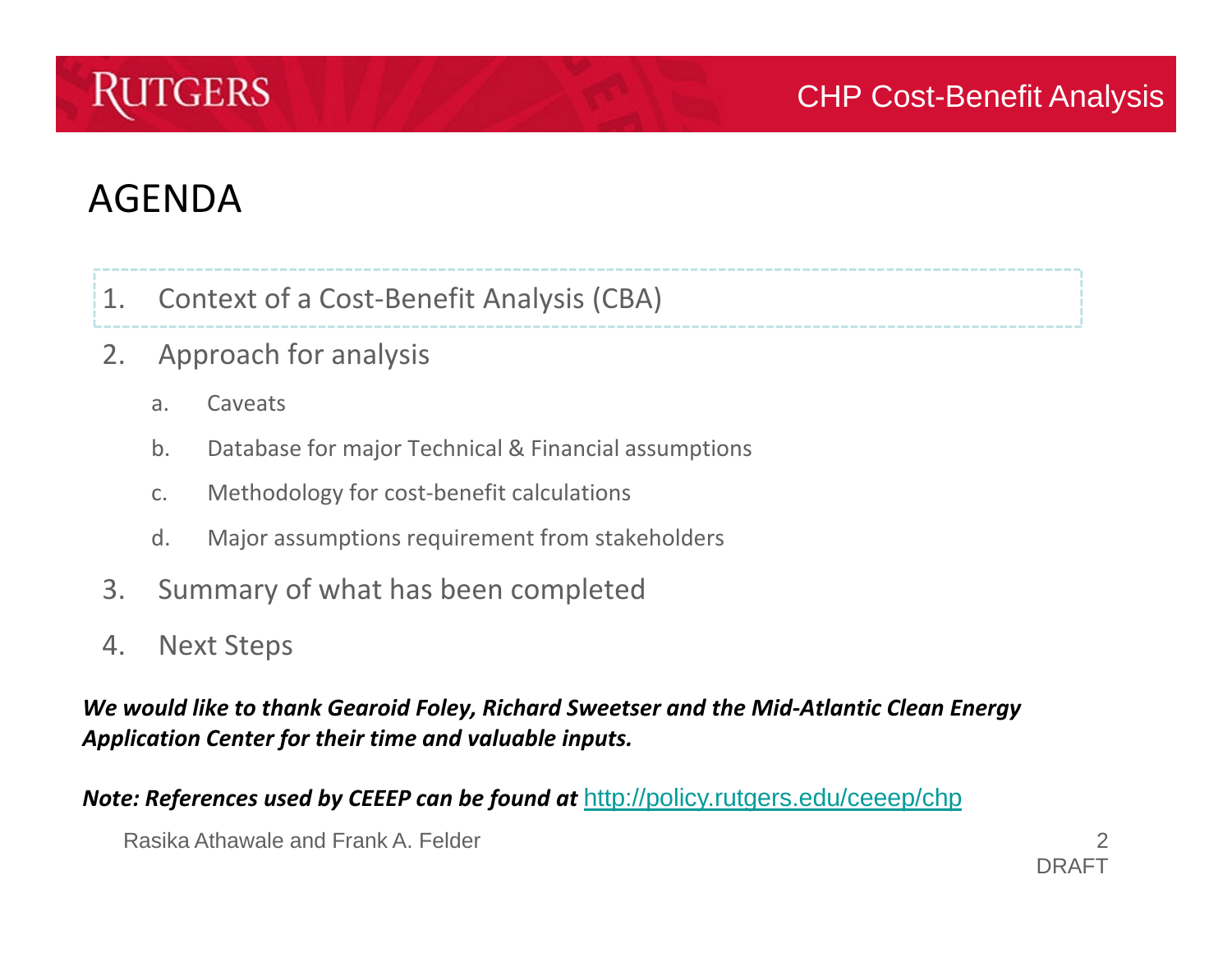

#### General Remarks on Cost‐benefit Analysis

- 1. Cost‐benefit analysis (CBA) is an economic tool that reduces costs and benefits that occur over time into <sup>a</sup> numerical score
	- a. Benefit/Cost (B/C) ratio, Net Present Value (NPV), Return on Investment (ROI), Payback Period
	- b. The time value of money and the risk associated with the investment are both captured in the discount rate
- 2.CBA is relatively easy to use but also easy to misuse
- 3. CBA only accounts for efficiency but not other values and objectives such as equity and therefore should inform public policy but not be dispositive
- 4. A CBA can be conducted from different perspectives, e.g., from that of <sup>a</sup> project developer or society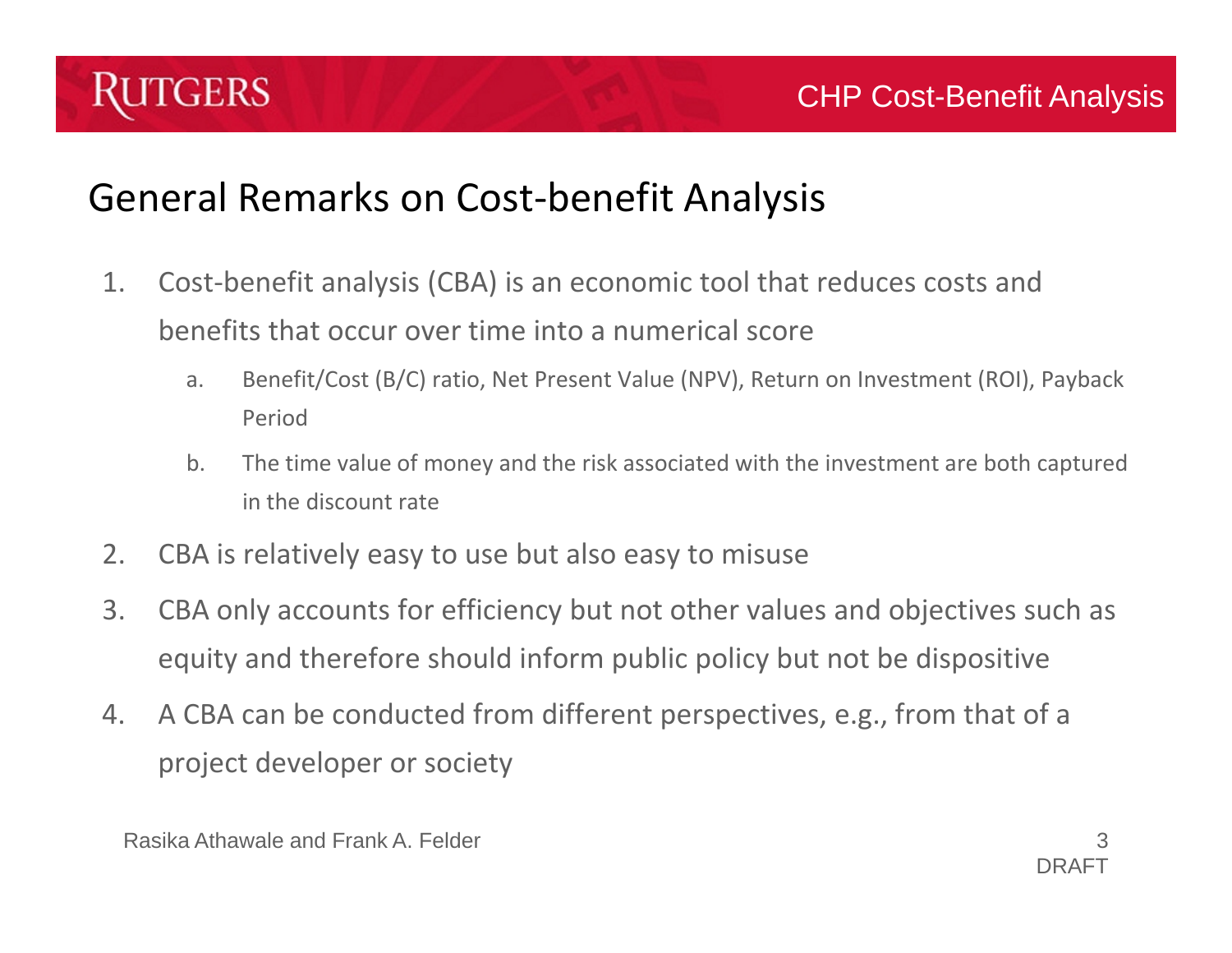

#### Private vs. Social Costs and Benefits

- 1. Economists distinguish between private costs and benefits and social costs and benefits
- 2. Actions taken by private individuals or entities that result in society bearing costs or receiving benefits are called externalities
- 3. A CBA conducted from <sup>a</sup> private perspective may be different than from <sup>a</sup> social perspective
- 4.. In a social CBA, payments from one part of society to another are transfers not benefits or costs; of course to the individual parties they are considered benefits or costs
- 5.The above are incorporated in NJ's CBA of energy efficiency programs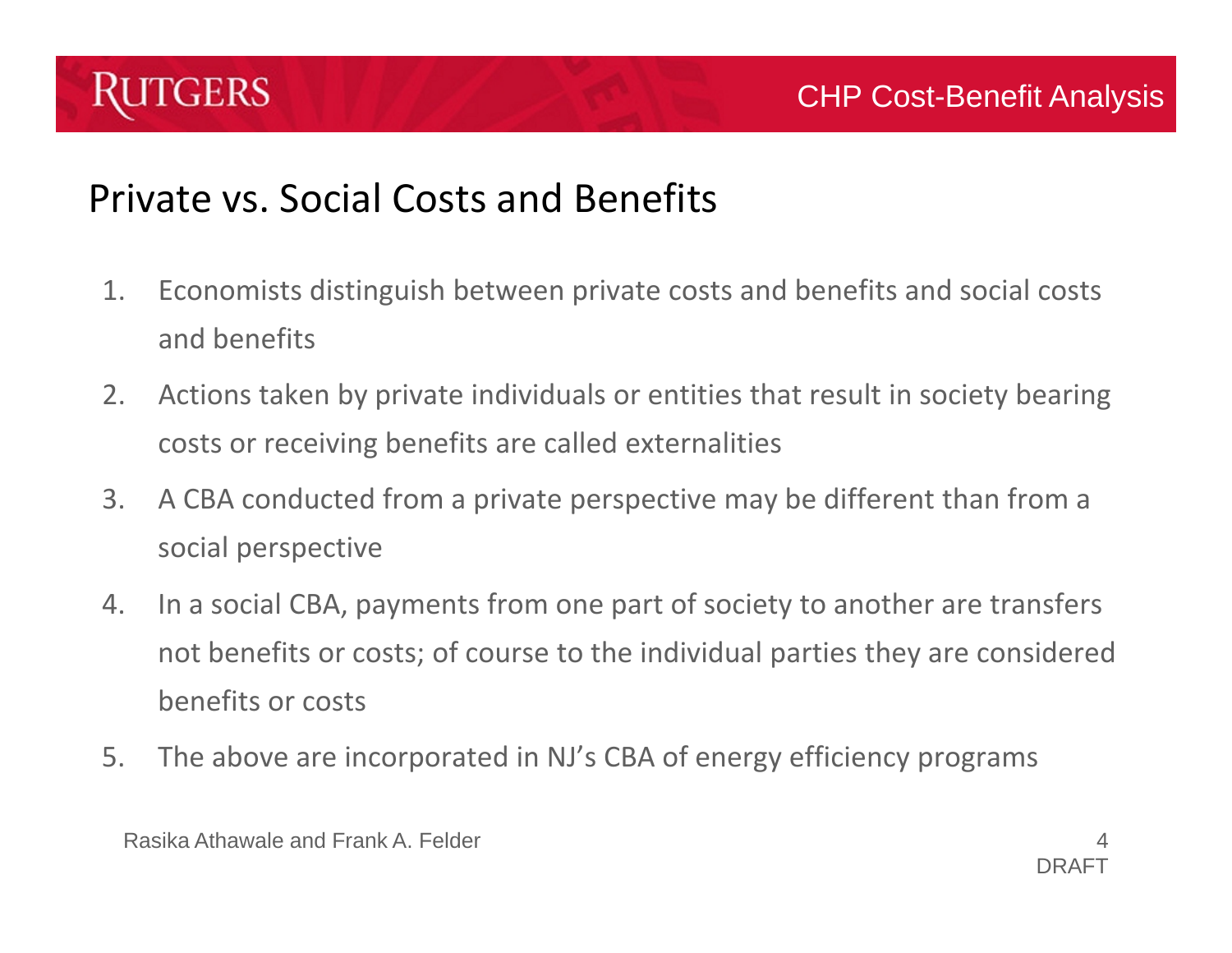#### Private vs. Social Costs and Benefits (contd.)



*The above does not consider impact of SBC & SUT (discussed on next slide)*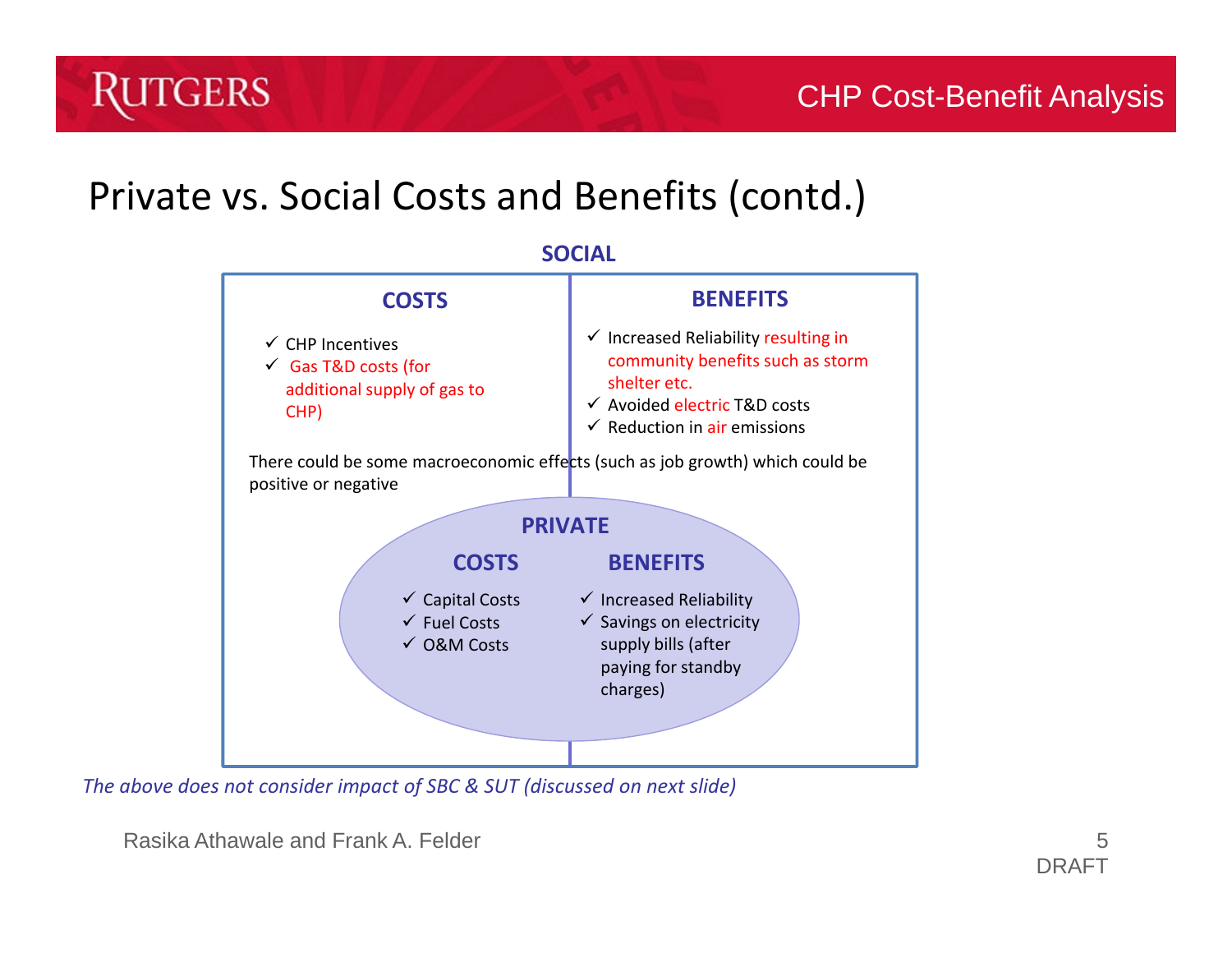#### Private vs. Social Costs and Benefits – SBC & SUT

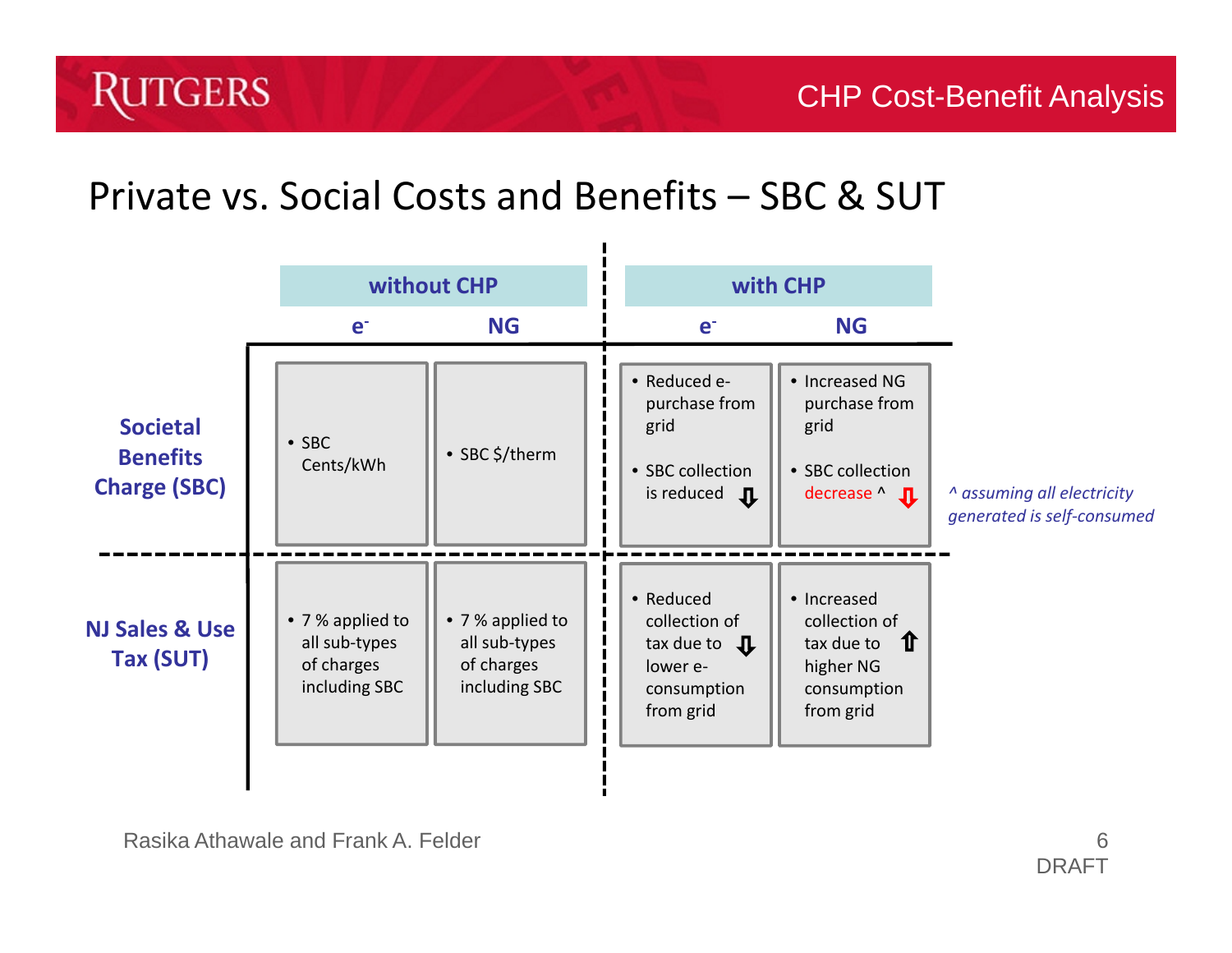#### Private vs. Social Costs and Benefits – Air Emissions (1)

|                                                          | without CHP |                                                              |                                                         |  |  |  |  |  |  |  |  |  |
|----------------------------------------------------------|-------------|--------------------------------------------------------------|---------------------------------------------------------|--|--|--|--|--|--|--|--|--|
| CO <sub>2</sub> emissions from e <sup>2</sup> generation |             |                                                              |                                                         |  |  |  |  |  |  |  |  |  |
| Fuel Type                                                |             | % Marginal Run<br>(2012) PJM<br>State of the<br>Market 2012* | US Avg.<br>Emissions<br>Rate $CO2$<br>(lbs/MWh)<br>EPA* |  |  |  |  |  |  |  |  |  |
| Coal                                                     |             | 58.8%                                                        | 2,249                                                   |  |  |  |  |  |  |  |  |  |
| Gas                                                      |             | 30.4%                                                        | 1,135                                                   |  |  |  |  |  |  |  |  |  |
| Oîl                                                      |             | 6.0%                                                         | 1,672                                                   |  |  |  |  |  |  |  |  |  |
| Wind                                                     |             | 4.2%                                                         | ი                                                       |  |  |  |  |  |  |  |  |  |
| Other                                                    |             | 0.5%                                                         | O                                                       |  |  |  |  |  |  |  |  |  |
| Municipal<br>Waste                                       |             | 0.1%                                                         | 2,988                                                   |  |  |  |  |  |  |  |  |  |
| Average 2012                                             |             |                                                              | 1,770                                                   |  |  |  |  |  |  |  |  |  |

| without CHP                                                                                                               |       | with CHP                                                 |                                                     |                          |  |  |  |
|---------------------------------------------------------------------------------------------------------------------------|-------|----------------------------------------------------------|-----------------------------------------------------|--------------------------|--|--|--|
| $_2$ emissions from e generation                                                                                          |       | CO <sub>2</sub> emissions from e <sup>-</sup> generation |                                                     |                          |  |  |  |
| % Marginal Run<br>US Avg.<br>(2012) PJM<br>Emissions<br>State of the<br>Rate CO <sub>2</sub><br>(lbs/MWh)<br>Market 2012* |       | CHP Type                                                 | Emissions<br>Rate CO <sub>2</sub><br>(lbs/MWh)<br># | Source of<br>Information |  |  |  |
|                                                                                                                           | EPA*  | <b>RE1MW</b>                                             | 1,142                                               | <b>EPA Catalog</b>       |  |  |  |
| 58.8%                                                                                                                     | 2,249 | RE3 MW                                                   | 1,110                                               | <b>EPA Catalog</b>       |  |  |  |
| 30.4%                                                                                                                     | 1,135 | <b>RE5 MW</b>                                            | 1,024                                               | <b>EPA Catalog</b>       |  |  |  |
| 6.0%                                                                                                                      | 1,672 | <b>GT 10 MW</b>                                          | 1,404                                               | <b>EPA Catalog</b>       |  |  |  |
|                                                                                                                           |       |                                                          |                                                     |                          |  |  |  |

#### *# does not include reductions for thermal load*

*\* For references pl see the last slide*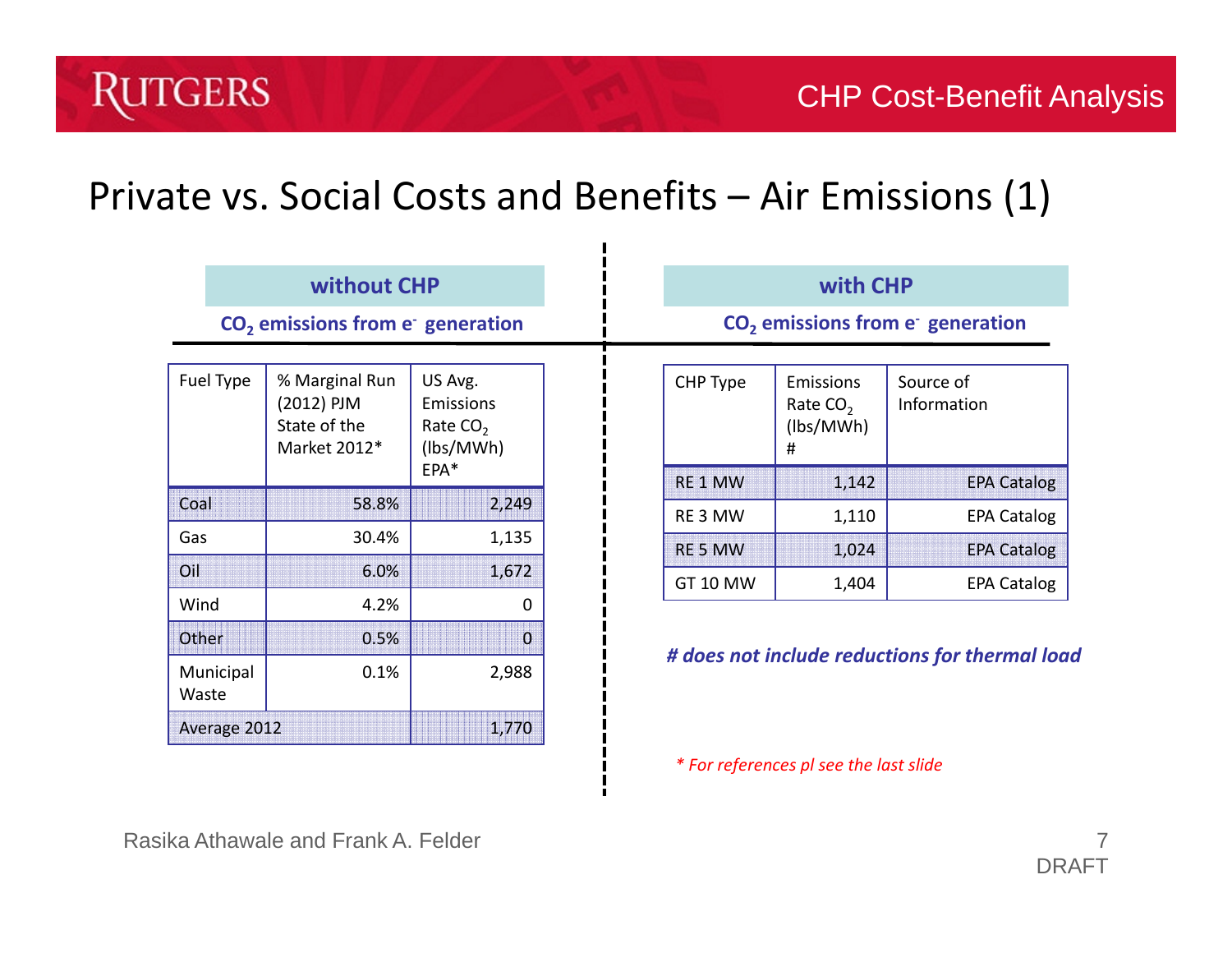#### Private vs. Social Costs and Benefits – Air Emissions (2)

|                                   | without CHP                               |                |                                                               |          |  |  |  |  |  |  |  |
|-----------------------------------|-------------------------------------------|----------------|---------------------------------------------------------------|----------|--|--|--|--|--|--|--|
| $NOx$ emissions from e generation |                                           |                |                                                               |          |  |  |  |  |  |  |  |
| Fuel Type                         | (2012) PJM<br>State of the<br>Market 2012 | % Marginal Run | US Avg.<br>Emissions<br>Rate $NOx$<br>(lbs/MWh)<br><b>EPA</b> |          |  |  |  |  |  |  |  |
| Coal                              |                                           | 58.8%          |                                                               | 6.0      |  |  |  |  |  |  |  |
| Gas                               |                                           | 30.4%          |                                                               | 1.7      |  |  |  |  |  |  |  |
| Oil                               |                                           | 6.0%           |                                                               | 4.0      |  |  |  |  |  |  |  |
| Wind                              |                                           | 4.2%           |                                                               | O        |  |  |  |  |  |  |  |
| Other                             |                                           | 0.5%           |                                                               | $\Omega$ |  |  |  |  |  |  |  |
| Municipal<br>Waste                |                                           | 0.1%           |                                                               | 5.4      |  |  |  |  |  |  |  |
| <b>Average 2012</b>               |                                           |                |                                                               | 4.3      |  |  |  |  |  |  |  |

| without CHP |                                                             |               |          | with CHP                                     |                          |                                   |  |  |  |
|-------------|-------------------------------------------------------------|---------------|----------|----------------------------------------------|--------------------------|-----------------------------------|--|--|--|
|             | <sub>x</sub> emissions from e <sup>-</sup> generation       |               |          |                                              |                          | $NOx$ emissions from e generation |  |  |  |
|             | % Marginal Run<br>(2012) PJM<br>State of the<br>Market 2012 |               | CHP Type | Emissions<br>Rate $NO_{x}$<br>(lbs/MWh)<br># | Source of<br>Information |                                   |  |  |  |
|             |                                                             | <b>EPA</b>    |          | <b>RE1MW</b>                                 | 1.49                     | <b>EPA Catalog</b>                |  |  |  |
|             | 58.8%                                                       | 6.0           |          | RE3 MW                                       | 1.52                     | <b>EPA Catalog</b>                |  |  |  |
|             | 30.4%                                                       | 1.7           |          | <b>RE5MW</b>                                 | 1.24                     | <b>EPA Catalog</b>                |  |  |  |
|             | 6.0%<br>1.20/                                               | 4.0<br>$\sim$ |          | <b>GT 10 MW</b>                              | 0.65                     | <b>EPA Catalog</b>                |  |  |  |

*# does not include reductions for thermal load*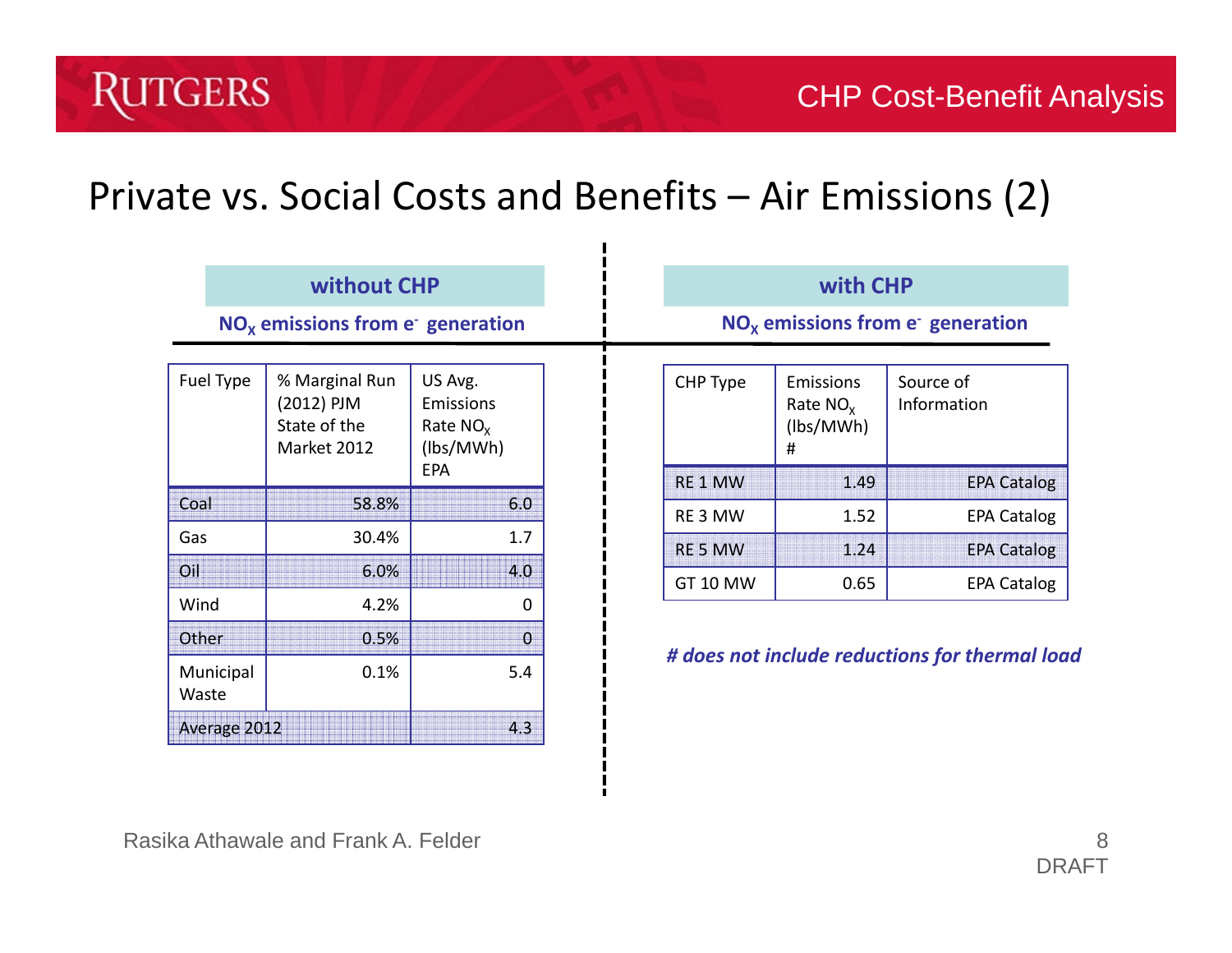#### Private vs. Social Costs and Benefits – Air Emissions (3)

П

|                        |                                                                | without CHP                                                      |                                                          |  |                               | with                                         |
|------------------------|----------------------------------------------------------------|------------------------------------------------------------------|----------------------------------------------------------|--|-------------------------------|----------------------------------------------|
|                        | $SO_{x}$ & Hg emissions from e generation                      |                                                                  |                                                          |  |                               | $SO_{x}$ & Hg emissions                      |
| Fuel<br><b>Type</b>    | % Marginal<br>Run (2012)<br>PJM State of<br>the Market<br>2012 | US Avg.<br>Emissions<br>Rate $SO_{x}$<br>(lbs/MWh)<br><b>EPA</b> | US Avg.<br>Emissions<br>Rate Hg<br>(TPY i.e.<br>tons per |  | CHP Type                      | Emissions<br>Rate $SO_{x}$<br>(lbs/MWh)<br># |
| Coal                   | 58.8%                                                          | 13.0                                                             | year) EPA *                                              |  | RE 1 MW<br>RE3 MW             | $\bf{0}$<br>0                                |
| Gas                    | 30.4%                                                          | 0.1                                                              |                                                          |  | <b>RE5MW</b>                  | $\overline{0}$                               |
| O(1)                   | 6.0%                                                           | 12.0                                                             |                                                          |  | <b>GT 10 MW</b>               | $\mathbf 0$                                  |
| Wind                   | 4.2%                                                           | $\Omega$                                                         |                                                          |  |                               |                                              |
| Other                  | 0.5%                                                           | $\bf{0}$                                                         |                                                          |  | <b>Particulate Matter (PI</b> |                                              |
| Munici<br>pal<br>Waste | 0.1%                                                           | 0.8                                                              |                                                          |  | <i>included</i>               |                                              |
| Average 2012           |                                                                | 8.4                                                              | 53.0                                                     |  |                               | * For references pl see th                   |

| <b>WILLIVAL CIII</b>                                 | <b>VYILII CIII</b>                        |
|------------------------------------------------------|-------------------------------------------|
|                                                      |                                           |
| $_{x}$ & Hg emissions from e <sup>-</sup> generation | $SO_{x}$ & Hg emissions from e generation |

**With CHD** 

| CHP Type        | Emissions<br>Rate $SO_{x}$<br>(lbs/MWh)<br># | Emissions<br>Rate Hg<br>$(TPY)$ # | Source of<br>Information |  |  |
|-----------------|----------------------------------------------|-----------------------------------|--------------------------|--|--|
| <b>RE1 MW</b>   | O                                            | 0                                 | <b>EPA Catalog</b>       |  |  |
| <b>RE3 MW</b>   |                                              | O                                 | <b>EPA Catalog</b>       |  |  |
| <b>RE5 MW</b>   | O                                            | 0                                 | <b>EPA Catalog</b>       |  |  |
| <b>GT 10 MW</b> |                                              | 0                                 | <b>EPA Catalog</b>       |  |  |

*Particulate Matter (PM) emissions needs to be included*

*\* For references pl see the last slide*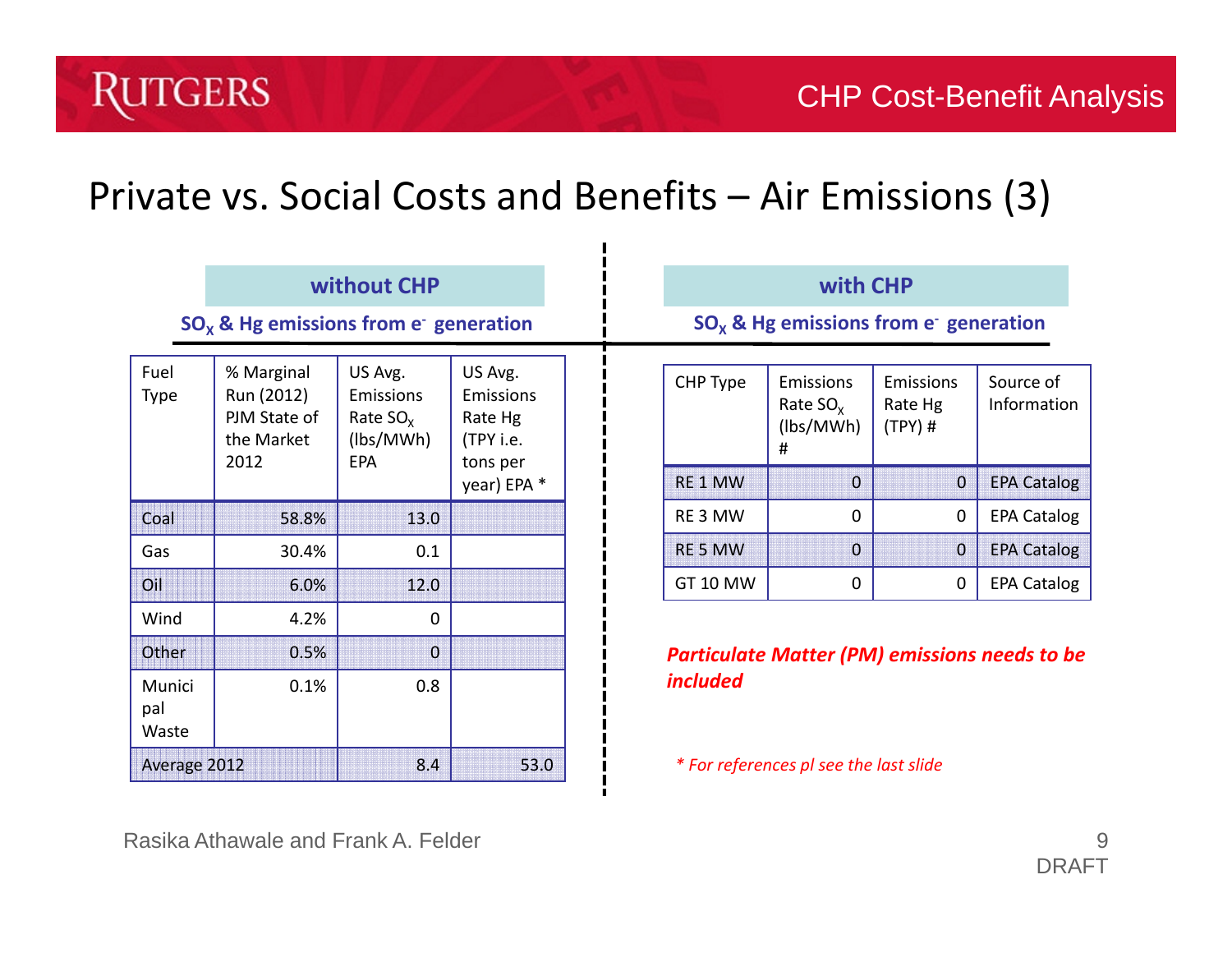

#### General Remarks on Combined Heat and Power (CHP)

- 1.CHP applications require the right combination of thermal and electric load
- 2.Engineering efficiency is different from economic efficiency
- 3.. CHP facilities require black start and islanding capabilities if they are to run when the electric power system is unavailable
- 4. CHP applications are site specific; <sup>a</sup> generic analysis is <sup>a</sup> useful starting point, but individual applications should be examined in detailed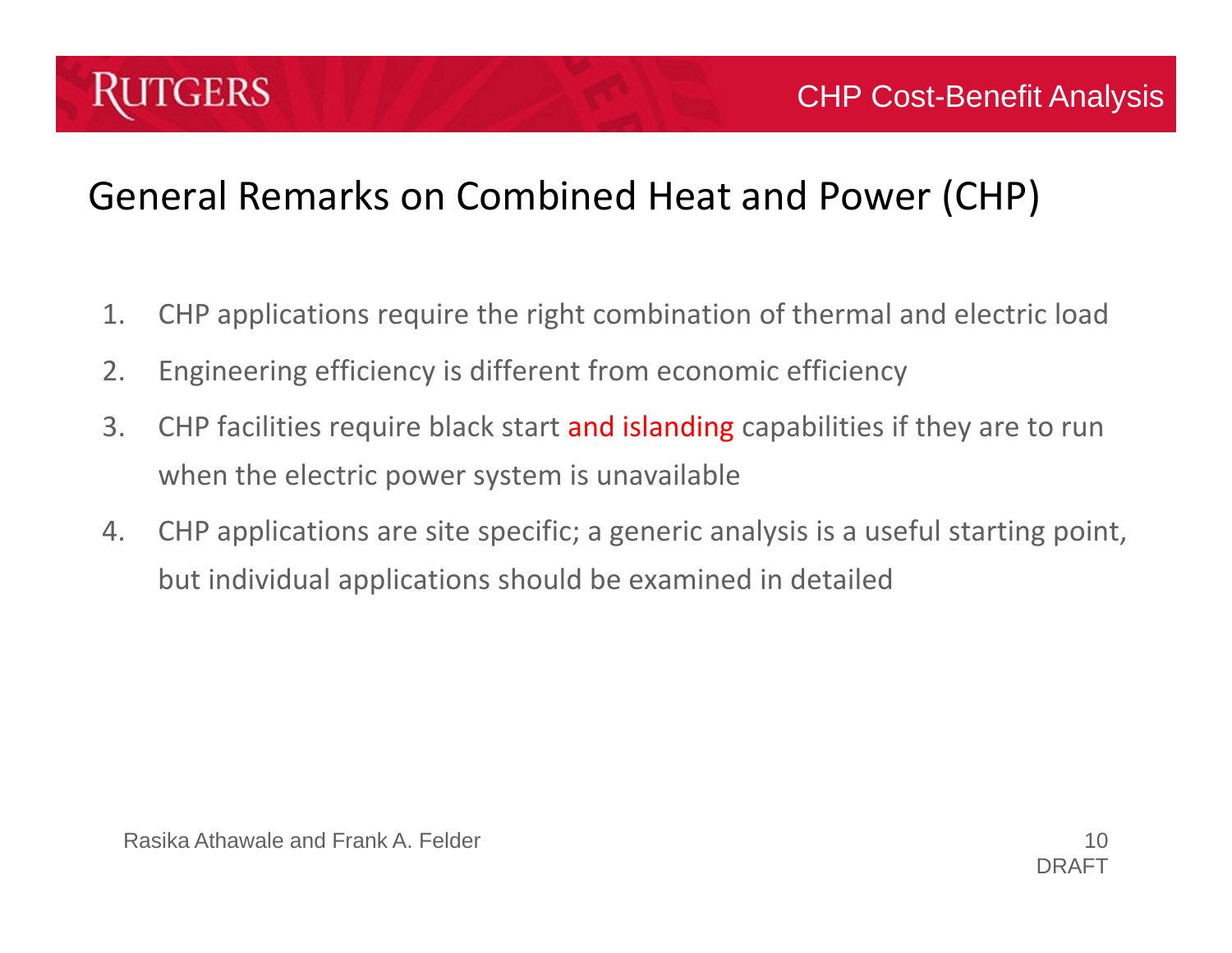

- 1.Context of <sup>a</sup> Cost‐Benefit Analysis (CBA)
- 2. Approach for analysis
	- a.**Caveats**
	- b.Database for major Technical & Financial assumptions
	- c.Methodology for cost‐benefit calculations
	- d.Major assumptions requirement from stakeholders
- 3.Summary of what has been completed
- 4.Next Steps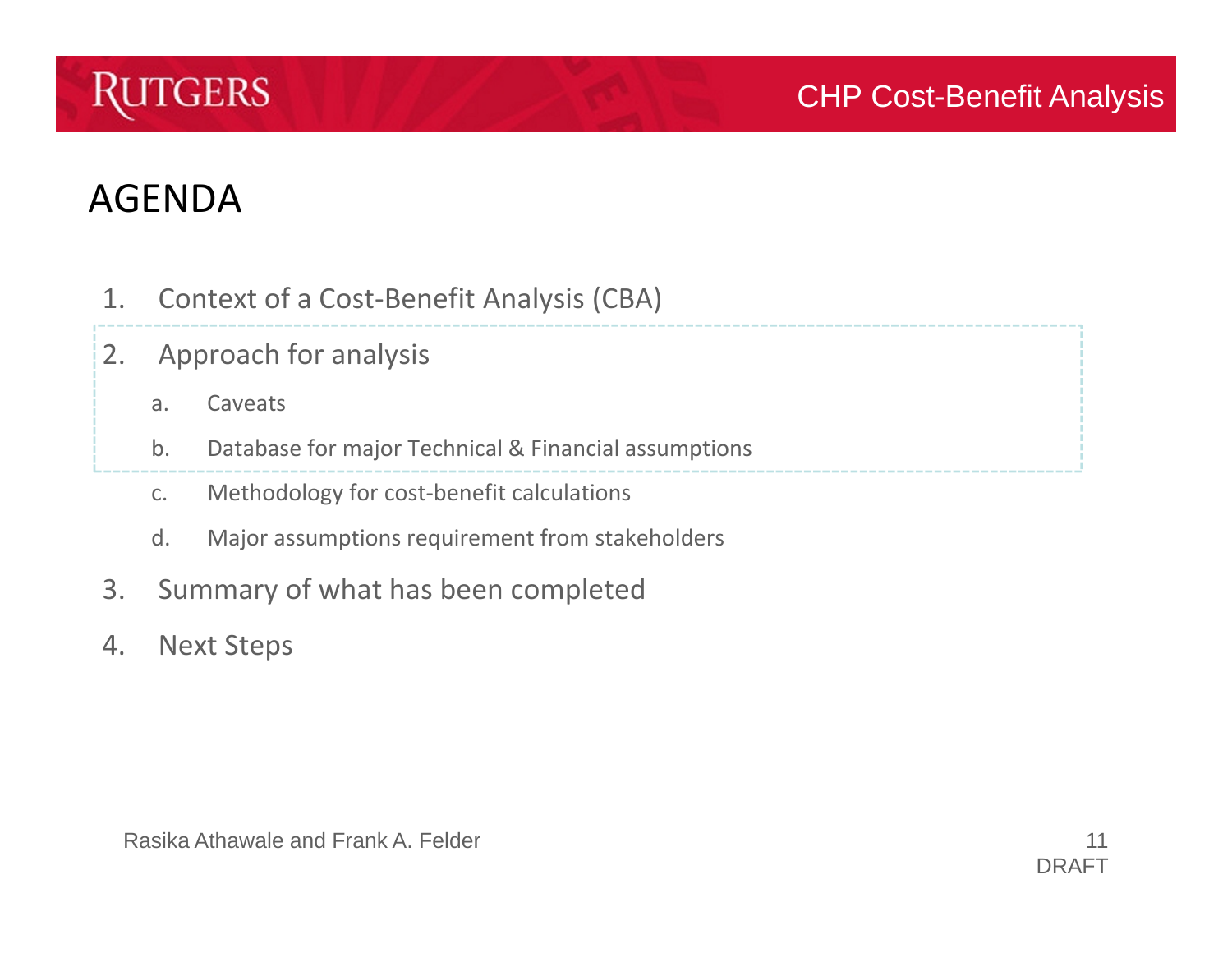# GERS

# CAVEATS

- 1. The analysis presented illustrates the capabilities of the database and model; once feedback is obtained from BPU Staff and stakeholders, preliminary results will be generated
- 2. Some important and large uncertainties exist in the assumptions such as:
	- 1.Avoided transmission and distribution costs
	- 2.Environmental externalities
	- 3.Value of loss of load
- 3. For a given standby charge, the CHP CBA analysis can inform policymakers about how that would affect private investment in CHP, but the CHP CBA cannot determine the appropriate standby charge
- 4. The CHP CBA model could be used to refine the 1,500 MW of CHP goal but that may not be necessary

Rasika Athawale and Frank A. Felder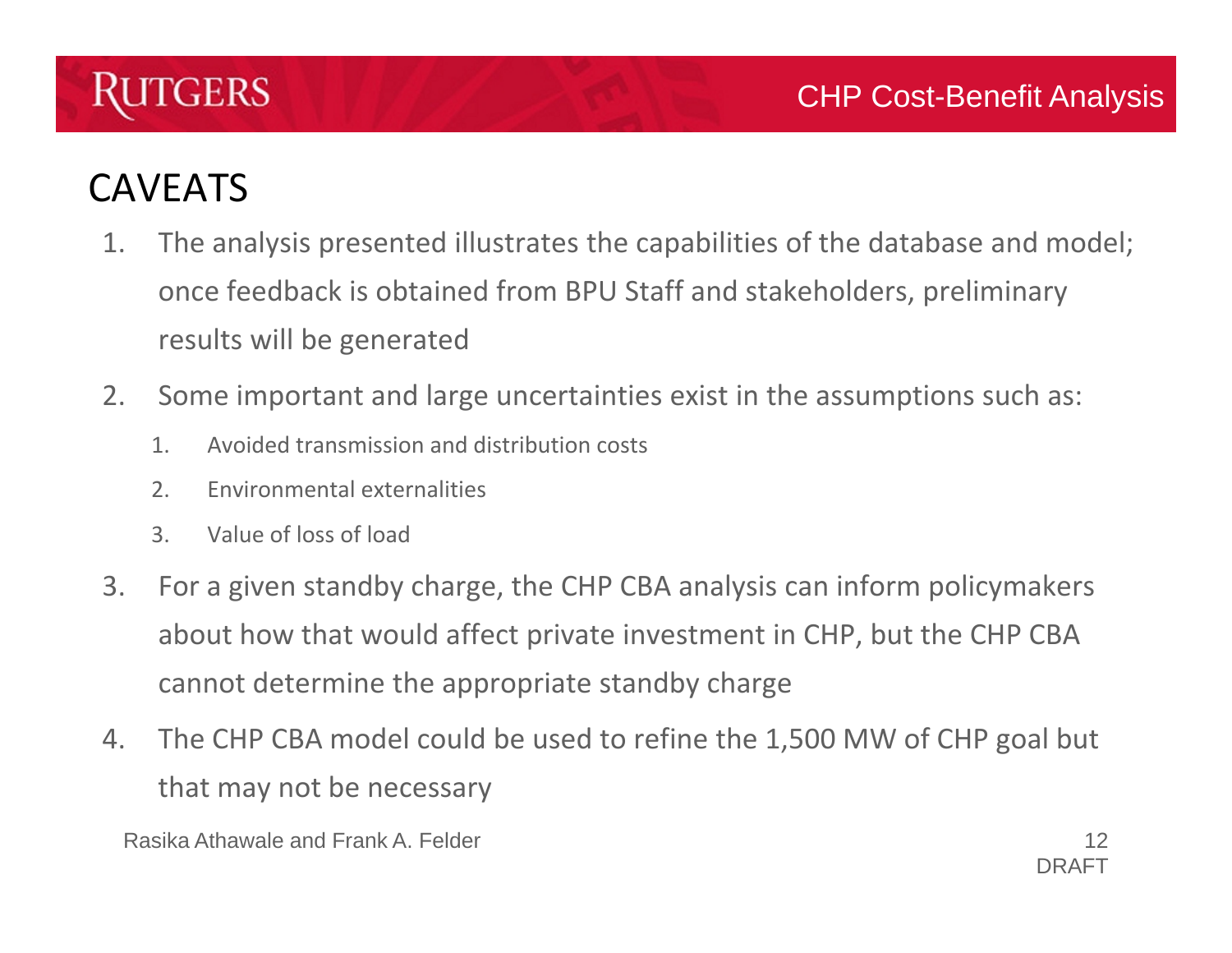### Key Input parameters for CHP Economics



**We have compiled <sup>a</sup> database of various CHP technologies and their corresponding technical and financial factors**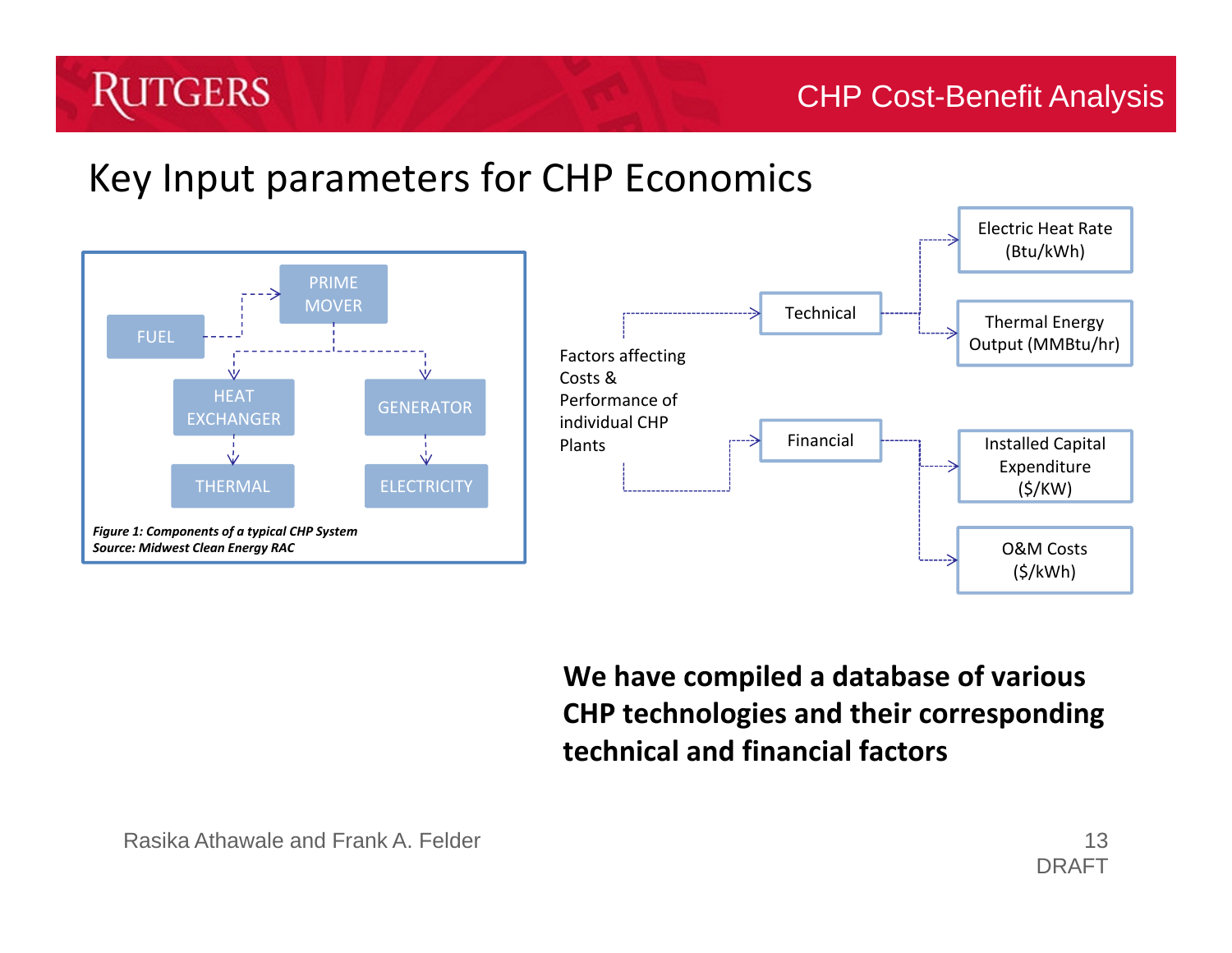# GERS

#### Database capturing CHP Technology Type and key input parameters

|                        | $\boxed{\mathbf{a}}$<br>CHP Database - Technical and Financial Parameters v.2 04042013 - Microsoft Excel<br><b>Pa</b> |                                     |                                                               |                                     |                                           |                                             |                                   |                                                        |                                                       |                            |                                                            | $\mathbf x$                                |                            |                                     |                                        |                             |                                |                          |             |
|------------------------|-----------------------------------------------------------------------------------------------------------------------|-------------------------------------|---------------------------------------------------------------|-------------------------------------|-------------------------------------------|---------------------------------------------|-----------------------------------|--------------------------------------------------------|-------------------------------------------------------|----------------------------|------------------------------------------------------------|--------------------------------------------|----------------------------|-------------------------------------|----------------------------------------|-----------------------------|--------------------------------|--------------------------|-------------|
|                        |                                                                                                                       | Home<br>Insert                      | Page Layout<br>Formulas                                       | Data                                | Review                                    | View                                        | Acrobat                           |                                                        |                                                       |                            |                                                            |                                            |                            |                                     |                                        |                             |                                |                          | D X         |
| <b>Collins</b>         |                                                                                                                       | of Cut<br><b>En Copy</b>            | $-11$<br>Calibri                                              | $\mathbf{A} \mathbf{A}$             | $\equiv \equiv \frac{3}{2}$               |                                             | Wrap Text                         |                                                        | General                                               |                            |                                                            |                                            |                            |                                     |                                        | Σ AutoSum -<br>→ Fill →     | Ą                              |                          |             |
| Paste                  |                                                                                                                       | Format Painter                      | $\cdot$ $\rightarrow$ $\cdot$ $\Delta$ $\cdot$<br>$B$ $I$ $U$ |                                     | 医唇泪                                       | 標標                                          | Merge & Center                    |                                                        | $S - \frac{9}{6}$ , $\frac{+0}{00}$ , $\frac{00}{10}$ |                            | Conditional                                                | Format                                     | Cell                       |                                     | Insert Delete Format                   |                             | Sort & Find &                  |                          |             |
|                        |                                                                                                                       | $\overline{12}$<br>Clipboard        | Font                                                          | $E_4$                               |                                           | Alignment                                   |                                   | $\overline{12}$                                        | Number                                                |                            |                                                            | Formatting * as Table * Styles *<br>Styles |                            |                                     | Cells                                  | 2 Clear *                   | Filter * Select *<br>Editing   |                          |             |
|                        |                                                                                                                       | <b>K18</b><br>$\checkmark$          | $f_x$                                                         |                                     |                                           |                                             |                                   |                                                        |                                                       |                            |                                                            |                                            |                            |                                     |                                        |                             |                                |                          | ¥           |
|                        | A B                                                                                                                   | e                                   | $\overline{D}$                                                | F                                   |                                           | $\overline{G}$                              | H                                 |                                                        | $\mathcal{A}$                                         |                            |                                                            | M                                          | N.                         | $\overline{0}$                      |                                        | $\circ$                     | $\overline{B}$                 | $\overline{\mathcal{R}}$ |             |
| $\overline{1}$         |                                                                                                                       |                                     |                                                               |                                     |                                           |                                             |                                   |                                                        |                                                       |                            |                                                            |                                            |                            |                                     |                                        |                             |                                |                          |             |
| $\hat{z}$              | S.N<br>$\bullet$ .                                                                                                    | <b>CHP Technology Specification</b> |                                                               | <b>Electric</b><br>Capacity<br>(KV) | Electric<br><b>Heat Rate</b><br>(BtulkVh) |                                             |                                   | <b>Thermal</b><br>Energy<br><b>Output</b><br>(MMBtu/hr |                                                       |                            | <b>Total</b><br><b>Installed</b><br>Costs<br>$[$ \$/KV $]$ |                                            |                            | <b>O&amp;M</b><br>Costs<br>[\$/kVh] |                                        |                             |                                |                          |             |
|                        |                                                                                                                       |                                     |                                                               |                                     | ICF                                       | SENTECH, EPA CHP                            |                                   | ICE                                                    | SENTECH, EPA CHP                                      |                            | <b>ICF</b>                                                 | SENTECH, EPA CHP                           |                            | <b>ICF</b>                          | SENTECH, EPA CHP                       |                             |                                |                          |             |
| $\ddot{\circ}$         |                                                                                                                       |                                     |                                                               |                                     | al. Inc.                                  | <b>Internation Incorporat Catalog</b><br>ed |                                   | al. Inc.                                               | Internation Incorporat Catalog                        |                            | al, Inc. @                                                 | Internation Incorporat Catalog #<br>ed     |                            | al, Inc. @                          | Internation Incorporat Catalog #<br>ed |                             |                                |                          |             |
|                        |                                                                                                                       |                                     |                                                               |                                     | <b>CHF Fulier</b><br>dautssis and         | <b>CEI CHI</b><br><b>Technology</b>         | $\overline{u}$ s<br><b>Fonder</b> | <b>CHF Falier</b><br>dealeric and                      | <b>CRICHI</b><br><b>Technology</b>                    | us<br><b>Ford</b>          | <b>CHP Pulier</b><br>dealers and                           | <b>CRICHF</b><br><b>Inchesters</b>         | U5<br><b>Form</b>          | <b>CHF Pulier</b><br>dealeric and   | <b>CEI CHI</b><br>Technology           | US.<br><b>Laviranaea</b>    |                                |                          |             |
|                        |                                                                                                                       |                                     |                                                               |                                     | 2033-2030                                 | <b>Cart and</b>                             |                                   | 2033-2030                                              | <b>Cart and</b>                                       |                            | 2011-2030                                                  | Cart and                                   |                            | 2011-2030                           |                                        |                             |                                |                          |             |
|                        |                                                                                                                       |                                     |                                                               |                                     | Harket<br>Aussimon                        | Performanc<br>$2$ Pata                      | <b>Fratection</b><br>Aeresy       | Herket<br><b>AUAURAN</b>                               | <b>Porforment</b><br>$2$ Pete                         | <b>Fratection</b><br>Acres | Herkes<br><b>LUAURA</b>                                    | Porturman<br>E                             | <b>Pratection</b><br>Acres | Horket<br>AUAURAN                   | Perfurmanc<br>$E_{B}$                  | Pratection<br>Aerocr        |                                |                          |             |
|                        |                                                                                                                       |                                     |                                                               |                                     | Bergel, Feb<br>2012//at                   | <b>Analysis for</b><br><b>Eld. June</b>     | Combines<br>Heat and              | Bezart, Feb<br>2012 //av                               | <b>Basherie for</b><br>$EB.$ June                     | Combined<br>Heat and       | Second, Feb<br>2012 (Inr                                   | <b>Analysis Inc</b><br>Eld. June           | Combined<br>Heet ead       | Boomet, Feb<br>2012 //av            | <b>Analysis Inc</b><br>Eld. June       | Cambiand<br><b>Heat and</b> |                                |                          |             |
| $\mathbf{A}$           |                                                                                                                       |                                     |                                                               |                                     | Colifornia                                | 2010 (lar                                   | Pauer                             | Califarnia                                             | 2010 Clar                                             | Passes                     | <i><b>California</b></i>                                   | 2010 (In)                                  | Passer                     | Califaraia                          | 2010 Uni                               | <b>Pauer</b>                |                                |                          |             |
| 5                      | $\blacksquare$                                                                                                        | Reciprocating                       |                                                               |                                     |                                           |                                             |                                   |                                                        |                                                       |                            |                                                            |                                            |                            |                                     |                                        |                             |                                |                          |             |
|                        | 1a                                                                                                                    |                                     | Small - Rich Burn with 3 wag                                  | 100 KW                              | 12,637                                    |                                             | 12,000                            | 0.67                                                   |                                                       | 0.6                        | 2,750                                                      |                                            | 2.21                       | 0.0220                              |                                        | 0.0220                      |                                |                          |             |
| 6<br>7                 | 1b                                                                                                                    |                                     | catalyst<br>Gas Reciprocating Engine                          | 300 KW                              |                                           |                                             | 9,866                             |                                                        |                                                       | 2.16                       |                                                            |                                            | 1,940                      |                                     |                                        | 0.0160                      |                                |                          |             |
| $\theta$               | 1.0                                                                                                                   |                                     | Diesel Reciprocating Engine                                   | 300 KW                              |                                           | 9,618                                       |                                   |                                                        | 0.00                                                  |                            |                                                            | 850                                        |                            |                                     | 0.0148                                 |                             |                                |                          |             |
|                        | 1d                                                                                                                    |                                     | Diesel Reciprocating Engine                                   | 300 KM                              |                                           | 10,124                                      |                                   |                                                        | 1.20                                                  |                            |                                                            | 1,804                                      |                            |                                     | 0.0211                                 |                             |                                |                          |             |
|                        |                                                                                                                       |                                     | (equipped with SCR for Nos                                    |                                     |                                           |                                             |                                   |                                                        |                                                       |                            |                                                            |                                            |                            |                                     |                                        |                             |                                |                          |             |
| $\overline{3}$         |                                                                                                                       |                                     | control and DPF for PM control)                               |                                     |                                           |                                             |                                   |                                                        |                                                       |                            |                                                            |                                            |                            |                                     |                                        |                             |                                |                          |             |
| 10 <sub>10</sub><br>11 | 1e<br>16                                                                                                              |                                     | Gas Fleciprocating Engine<br>Small - Lean Burn                | 334 KW<br>800 KW                    | 9,760                                     | 11,404                                      | 9,760                             | 3.44                                                   | 2.02                                                  | 4.30                       | 1,900                                                      | 1,000                                      | 1640                       | 0.0160                              | 0.0205                                 | 0.0128                      |                                |                          |             |
| 12                     | 1g                                                                                                                    |                                     | Gas Reciprocating Engine                                      | 1000 KW                             |                                           | 9,097                                       |                                   |                                                        | 3.92                                                  |                            |                                                            | 1,600                                      |                            |                                     | 0.0201                                 |                             |                                |                          |             |
| 13                     | 1h                                                                                                                    |                                     | Gas Reciprocating Engine                                      | 2000 KW                             |                                           | 9,394                                       |                                   |                                                        | 8.80                                                  |                            |                                                            | 1,400                                      |                            |                                     | 0.0152                                 |                             |                                |                          |             |
| 14                     | ti                                                                                                                    |                                     | Large - Lean Burn                                             | 3000 KW                             | 9,800                                     |                                             | 9,492                             | 12.60                                                  |                                                       | 10.53                      | 1,450                                                      |                                            | 1,130                      | 0.0160                              |                                        | 0.0104                      |                                |                          |             |
| 15<br>$16\,$           | 1i<br>$\overline{2}$                                                                                                  | <b>Gas Turbines</b>                 | Large - Lean Burn                                             | 5000 KW                             | 8,486                                     |                                             | 8,758                             | 15.37                                                  |                                                       | 15.23                      | 1,450                                                      |                                            | 1,130                      | 0.0140                              |                                        | 0.0093                      |                                |                          |             |
| 17                     | 2.a                                                                                                                   |                                     | Gas Turbine                                                   | 1150 KW                             |                                           |                                             | 16,047                            |                                                        |                                                       | 8.3                        |                                                            |                                            | 3,324                      |                                     |                                        | 0.0112                      |                                |                          |             |
| 18 <sup>°</sup>        | 2.b                                                                                                                   |                                     | Gas Turbine                                                   | 3000 KW                             | 14,085                                    |                                             |                                   | 17.841                                                 |                                                       |                            | 2,450                                                      |                                            |                            | 0.0100                              |                                        |                             |                                |                          |             |
| 19                     | 2.0                                                                                                                   |                                     | Gas Turbine                                                   | 3510 KW                             |                                           | 13,893                                      |                                   |                                                        | 25.102                                                |                            |                                                            | 1,911                                      |                            |                                     | 0.0098                                 |                             |                                |                          |             |
| 20<br>21               | 2.d<br>2e                                                                                                             |                                     | Gas Turbine Recuperated<br>Gas Turbine                        | 4600 KW<br>5457 KW                  |                                           | 10,054                                      | 12,312                            |                                                        | 14.012                                                | 28.26                      |                                                            | 1,369                                      | 1,314                      |                                     | 0.0078                                 | 0.0074                      |                                |                          |             |
| 22                     | 2.6                                                                                                                   |                                     | Gas Turbine                                                   | 5670 KW                             |                                           | 12.254                                      |                                   |                                                        | 34.298                                                |                            |                                                            | 1,279                                      |                            |                                     | 0.0065                                 |                             |                                |                          |             |
| 23                     | 2.g                                                                                                                   |                                     | Gas Turbine                                                   | 10000 KW                            | 11,765                                    |                                             |                                   | 46.74                                                  |                                                       |                            | 1,520                                                      |                                            |                            | 0.0088                              |                                        |                             |                                |                          |             |
| 24<br>25               | 2 <sub>h</sub><br>2i                                                                                                  |                                     | Gas Turbine<br>Gas Turbine                                    | 10239 KW<br>25000 KV                |                                           |                                             | 12,001<br>9,945                   |                                                        |                                                       | 49.1<br>90.34              |                                                            |                                            | 1,298<br>1097              |                                     |                                        | 0.0071<br>0.0049            |                                |                          |             |
| 26                     | 2i                                                                                                                    |                                     | Gas Turbine                                                   | 40000 KW                            | 9,220                                     |                                             | 9,220                             | 127.56                                                 |                                                       | 129.27                     | 1,170                                                      |                                            | 972                        | 0.0050                              |                                        | 0.0042                      |                                |                          |             |
| 27                     | $\overline{\mathbf{3}}$                                                                                               | Microturbines                       |                                                               |                                     |                                           |                                             |                                   |                                                        |                                                       |                            |                                                            |                                            |                            |                                     |                                        |                             |                                |                          |             |
| 28                     | 3.a                                                                                                                   |                                     | Microturbine                                                  | 30 KW                               |                                           |                                             | 15.075                            |                                                        |                                                       | 0.17                       |                                                            |                                            | 2970                       |                                     |                                        | $0.015 - 0.025$             |                                |                          |             |
| 29<br>30 <sub>2</sub>  | 3.b<br>3c                                                                                                             |                                     | Microturbine<br>Microturbine                                  | 65 KW<br>185 KW                     | 13,950<br>12.247                          | 12,943                                      | 13,891                            | 0.362<br>0.789                                         | 0.375                                                 | 0.41                       | 3,100<br>3,000                                             | 2,490                                      | 2,490                      | 0.0250<br>0.0220                    |                                        | $0.0129$ $0.013 - 0.022$    |                                |                          |             |
| 31                     | 3d                                                                                                                    |                                     | Mioroturbine                                                  | 200 KW                              |                                           | 10,670                                      |                                   |                                                        | 0.744                                                 |                            |                                                            | 2,440                                      |                            |                                     | 0.0092                                 |                             |                                |                          |             |
| 32                     | 3e                                                                                                                    |                                     | Microturbine                                                  | 250 KW                              |                                           |                                             | 13,080                            |                                                        |                                                       | 12                         |                                                            |                                            | 2,440                      |                                     |                                        | $0.012 - 0.020$             |                                |                          |             |
| 33                     | 36                                                                                                                    |                                     | Microturbine                                                  | 925 KW                              | 12.247                                    |                                             |                                   | 3.945                                                  |                                                       |                            | 2,900                                                      |                                            |                            | 0.0200                              |                                        |                             |                                |                          |             |
| 34<br>35               | $\ddot{\phantom{1}}$<br>4.a                                                                                           | <b>Fuel Cells</b>                   | PEM                                                           | 5KW                                 |                                           | 9,383                                       |                                   |                                                        | 0.0213                                                |                            |                                                            | 15,000                                     |                            |                                     | 0.0390                                 |                             |                                |                          |             |
| $36\,$                 | 4.b                                                                                                                   |                                     | PEM                                                           | 10 KW                               |                                           |                                             | 11,370                            |                                                        |                                                       | 0.04                       |                                                            |                                            | 9,100                      |                                     |                                        |                             |                                |                          |             |
| 37                     | 4c                                                                                                                    |                                     | SOFC                                                          | 125 KW                              |                                           |                                             | 8,024                             |                                                        |                                                       | 0.34                       |                                                            |                                            | NA.                        |                                     |                                        |                             |                                |                          |             |
| 38                     | 4.d                                                                                                                   |                                     | PEM                                                           | 200 KW                              |                                           |                                             | 9,750                             |                                                        |                                                       | 0.72                       |                                                            |                                            | NA                         |                                     |                                        |                             |                                |                          |             |
| 39<br>40               | 4.0<br>4.6                                                                                                            |                                     | PAFC<br>PAFC (200 / 400)                                      | 200 KW<br>200 KM                    | 9.975                                     |                                             | 9,480                             | 0.522                                                  |                                                       | 0.85                       | 5,000                                                      |                                            | 6,310                      | \$0.035                             |                                        | 0.038                       |                                |                          |             |
| 41                     | 4.g                                                                                                                   |                                     | MCFC                                                          | 300 KM                              | 8,022                                     | 8,100                                       | 8,022                             | 0.644                                                  | 0.4800                                                | 0.48                       | 5,600                                                      | 7,485                                      | 5,580                      | \$0.035                             | 0.0454                                 | 0.035                       |                                |                          |             |
| $H \leftarrow H$       |                                                                                                                       | <b>CHP Compare Parameters</b>       | Source Data ICF                                               |                                     | Source Data EIA                           |                                             | Source Data EPA                   |                                                        | CHP Type Summary                                      |                            | Cost Summary                                               | 9口.                                        |                            |                                     |                                        |                             |                                |                          |             |
| Ready                  |                                                                                                                       |                                     |                                                               |                                     |                                           |                                             |                                   |                                                        |                                                       |                            |                                                            |                                            |                            |                                     |                                        | ■□凹 70%                     | $(-)$                          | -0-                      | $\bigoplus$ |
|                        |                                                                                                                       |                                     |                                                               |                                     |                                           |                                             |                                   |                                                        |                                                       |                            |                                                            |                                            |                            |                                     |                                        |                             |                                |                          |             |
|                        | <b><i>i</i></b> start                                                                                                 | Google                              | $C$ (4661 unread) - gok                                       |                                     | Prasika on 'knight\sta                    |                                             | <b>BPU CHP Solicitation </b>      |                                                        |                                                       | CHP Back of the env        |                                                            | EPA Catalog of CHP                         |                            |                                     | Microsoft Excel - CH                   |                             | $2\n  4\n  2\n  6\n  3\n  6\n$ |                          | 11:05 AM    |

*Complete Database and References used by CEEEP can be found at* <http://policy.rutgers.edu/ceeep/chp>

Rasika Athawale and Frank A. Felder

- 1. ICF International Inc., CHP Policy Analysis and 2011‐2030 Market Assessment Report, Feb 2012 (prepared for California Energy Commission)
- 2. SENTECH Incorporated, C&I CHP Technology Cost and Performance Data Analysis for EIA, June 2010 (prepared for Energy Information Administration)
- 3. EPA CHP Catalog, Combined Heat and Power Partnership, Dec 2008 (study done by Energy and Environmental Analysis – an ICF International Company)

#### **Observations**

1. Numbers from referred studies are for the whole of the US and not for the state of NJ

14

DRAFT

2. Numbers reported assume 'simple' installations and therefore no major installation costs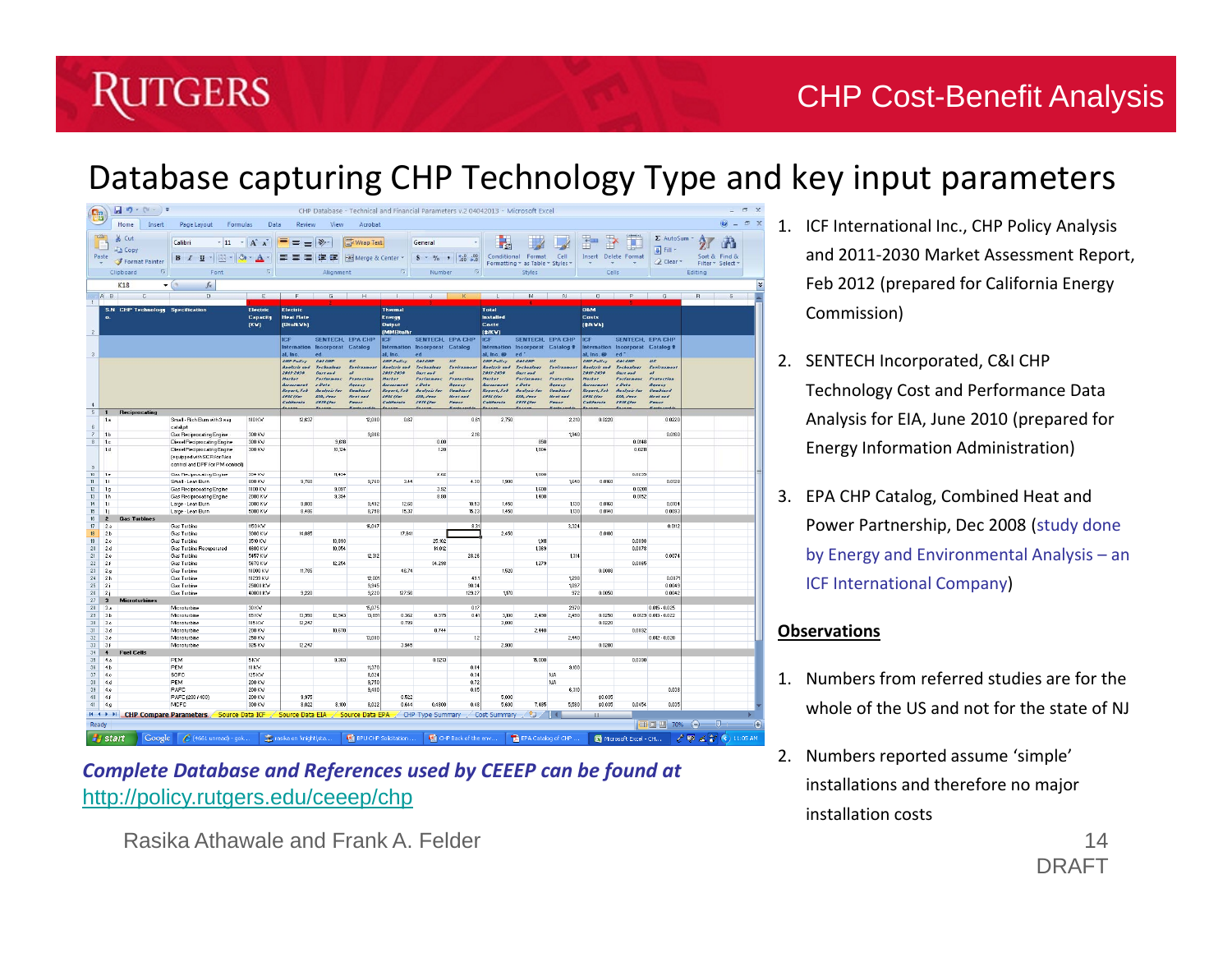

- 1.Context of <sup>a</sup> Cost‐Benefit Analysis (CBA)
- 2. Approach for analysis
	- a.**Caveats**
	- b.Database for major Technical & Financial assumptions
	- c.Methodology for cost‐benefit calculations
	- d.Major assumptions requirement from stakeholders
- 3.Summary of what has been completed
- 4.Next Steps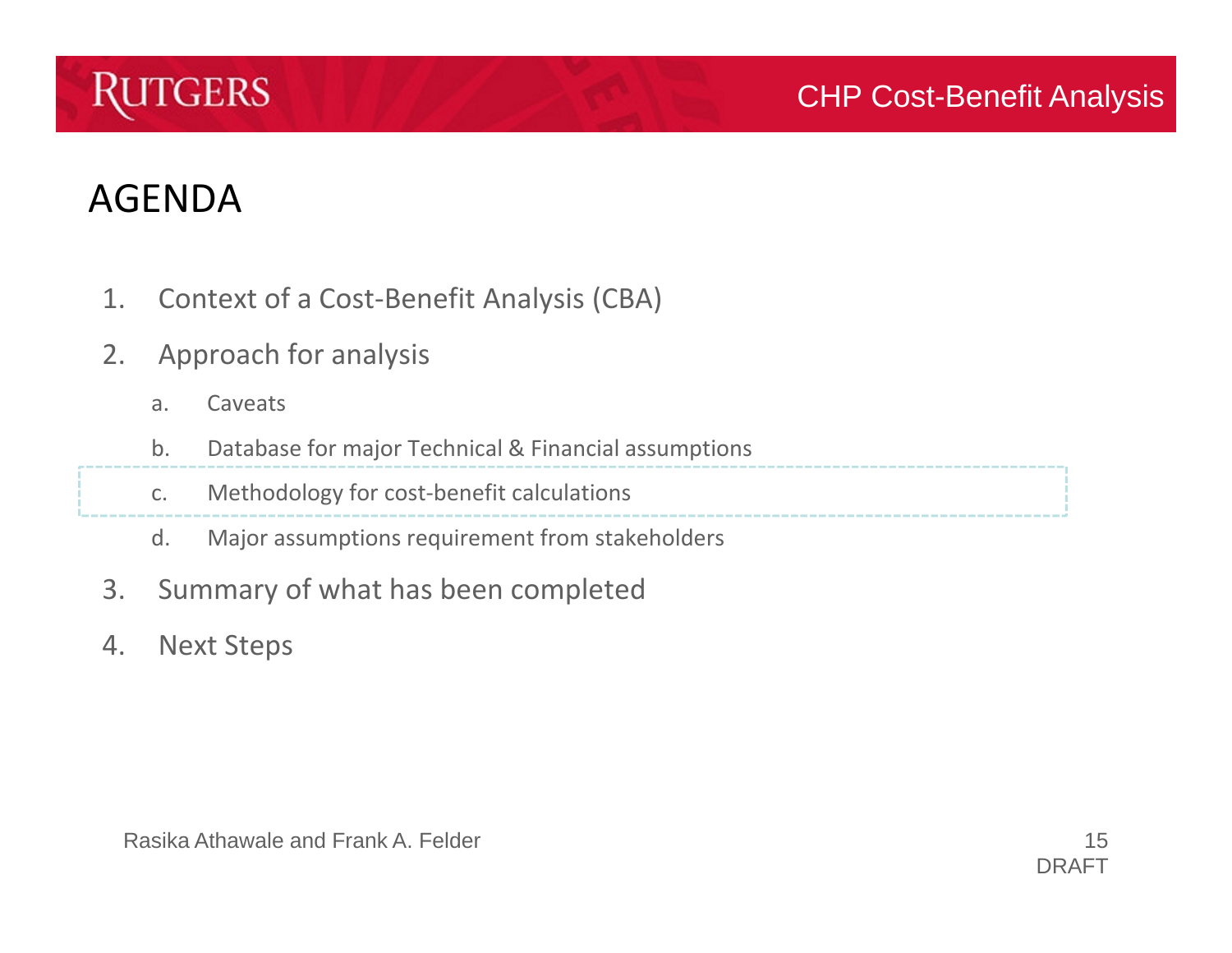# GERS

# Methodology for CBA – CHP Owner's perspective



Rasika Athawale and Frank A. Felder



- 1. NPV, B/C Ratio and IRR can be determined for the above net savings realized as <sup>a</sup> result of CHP installation
- 2. Installed Capital Cost would account for incentives, if any, received by the CHP Owner
- 3. Reliability benefits in part would depend upon the Owner's ability to realize benefits in case of <sup>a</sup> grid outage

*Graph not to scale; for illustrative purpose only*

16DRAFT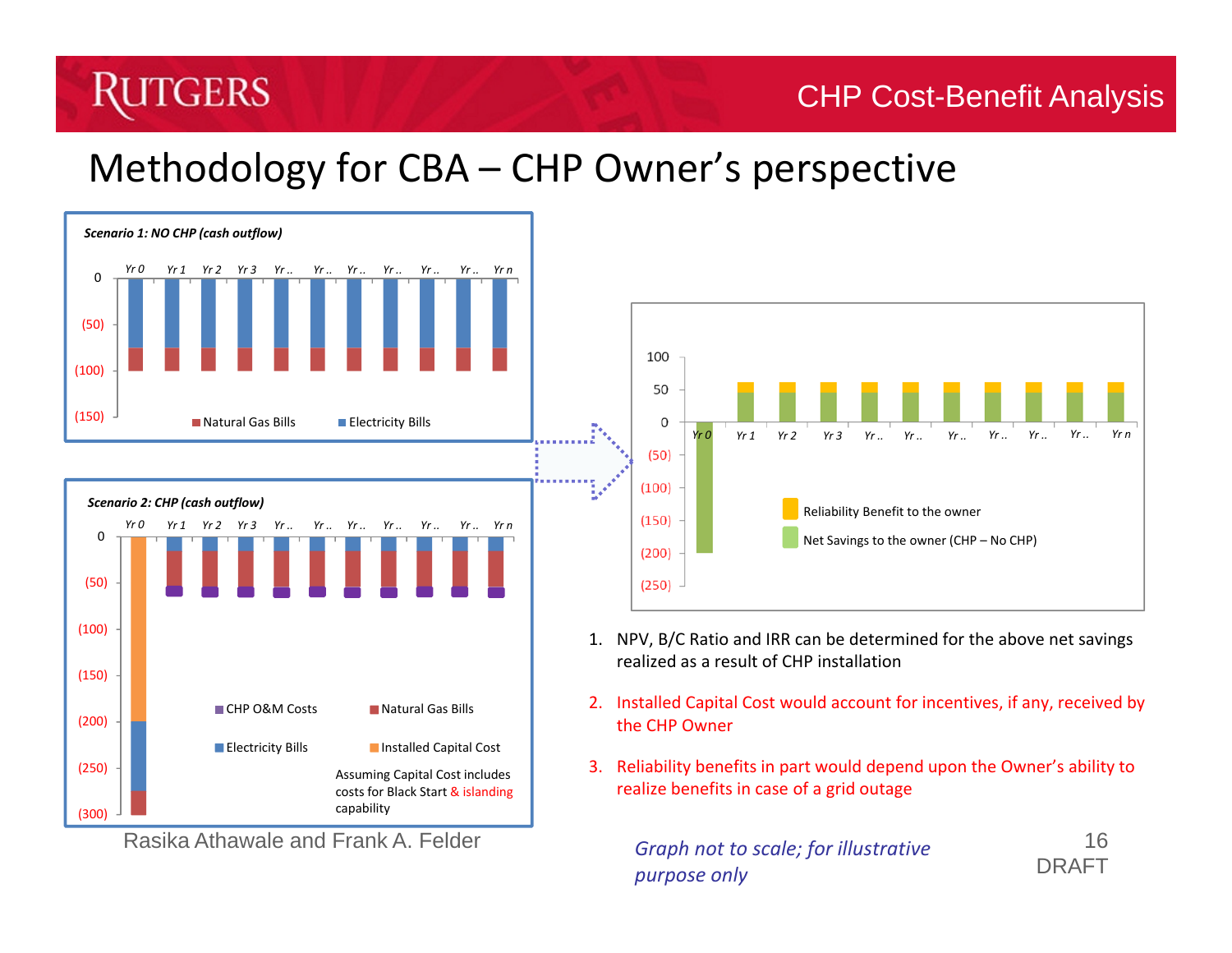# GERS

#### CHP Cost-Benefit Analysis

#### Methodology for CBA – Societal perspective





Rasika Athawale and Frank A. Felder



- 1. Installed Capital Cost would account for incentives, if any, received by the CHP Owner
- 2. Reliability benefits in part would depend upon the Owner's ability to realize benefits in case of <sup>a</sup> grid outage

*Graph not to scale; for illustrative purpose only*

17DRAFT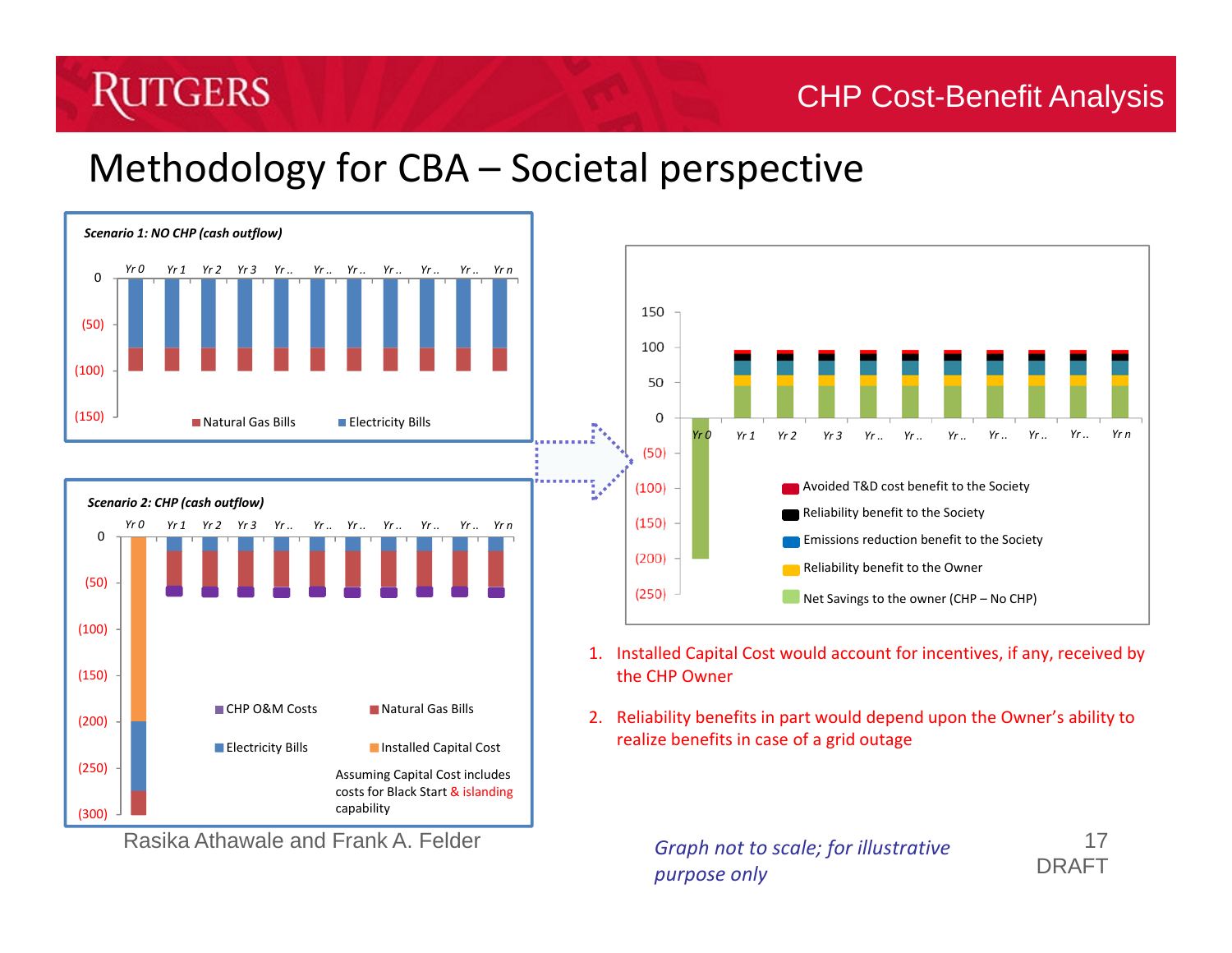

- 1.Context of <sup>a</sup> Cost‐Benefit Analysis (CBA)
- 2. Approach for analysis
	- a.**Caveats**
	- b.Database for major Technical & Financial assumptions
	- c.Methodology for cost‐benefit calculations
	- d.Major assumptions requirement from stakeholders
- 3.Summary of what has been completed
- 4.Next Steps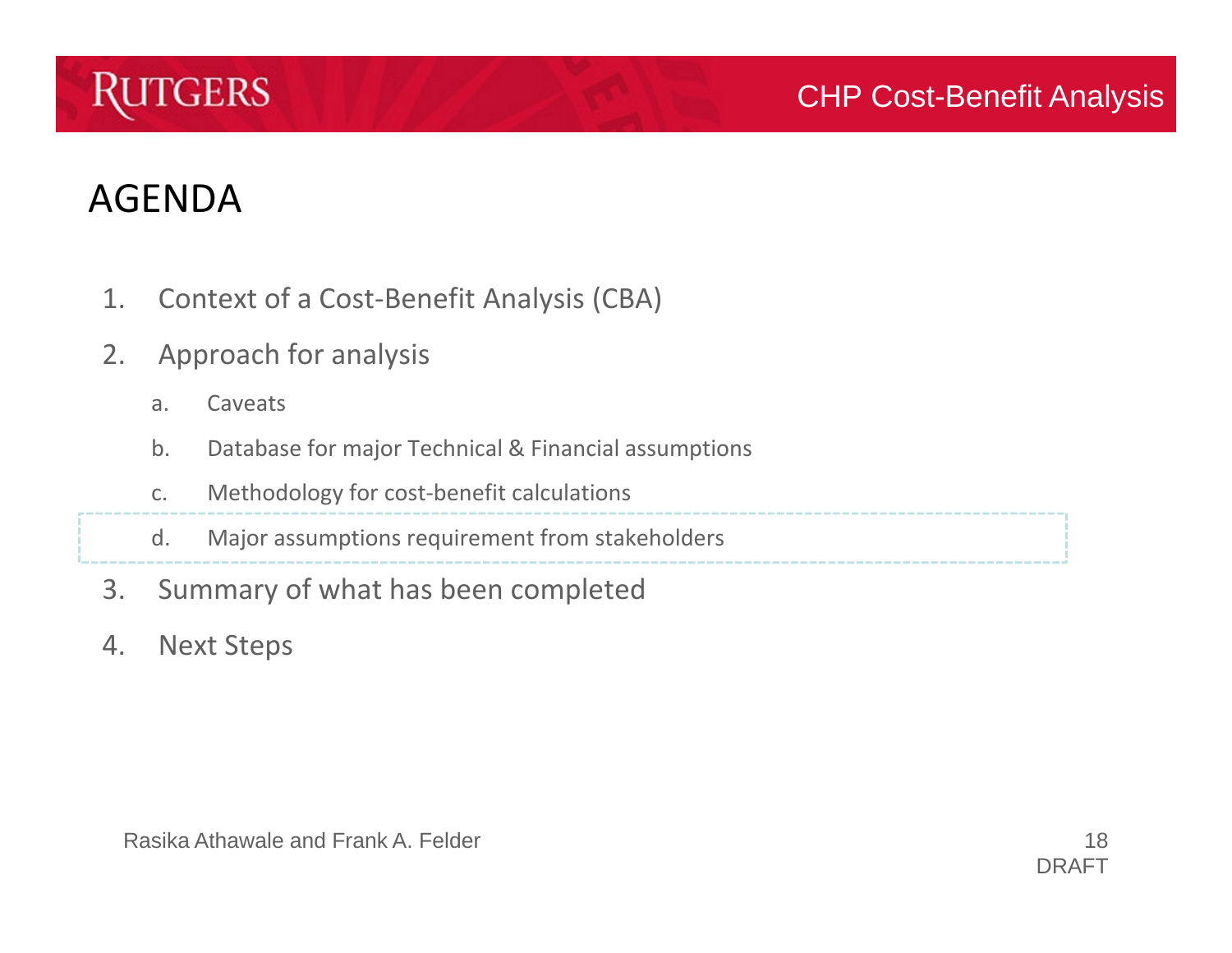#### Financial assumptions requested for model spreadsheet

| <b>CHP Project Key Financial Assumptions</b>  |  |
|-----------------------------------------------|--|
| <b>Debt: Equity Ratio</b>                     |  |
| Cost of Equity (%)                            |  |
| Cost of Debt (%)                              |  |
| Loan Repayment Period (yrs)                   |  |
| <b>Depreciation Schedule</b>                  |  |
| <b>CHP Project Construction Period (days)</b> |  |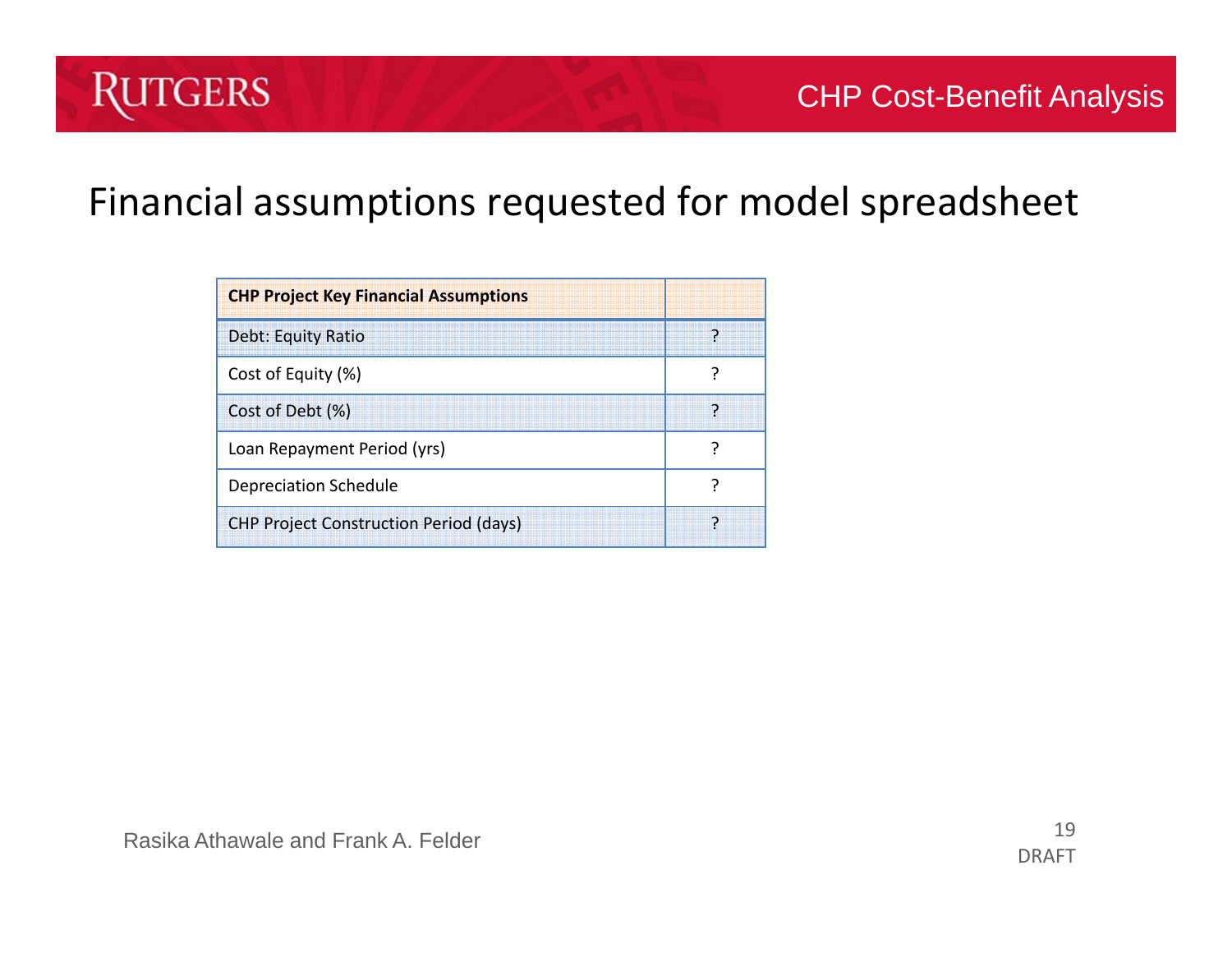

# NG and Electricity Tariff assumptions requested for model spreadsheet

1. CEEEP would like to meet with utility staff to understand 'standby tariff' for CHP users and future rates for consumers of electricity and natural gas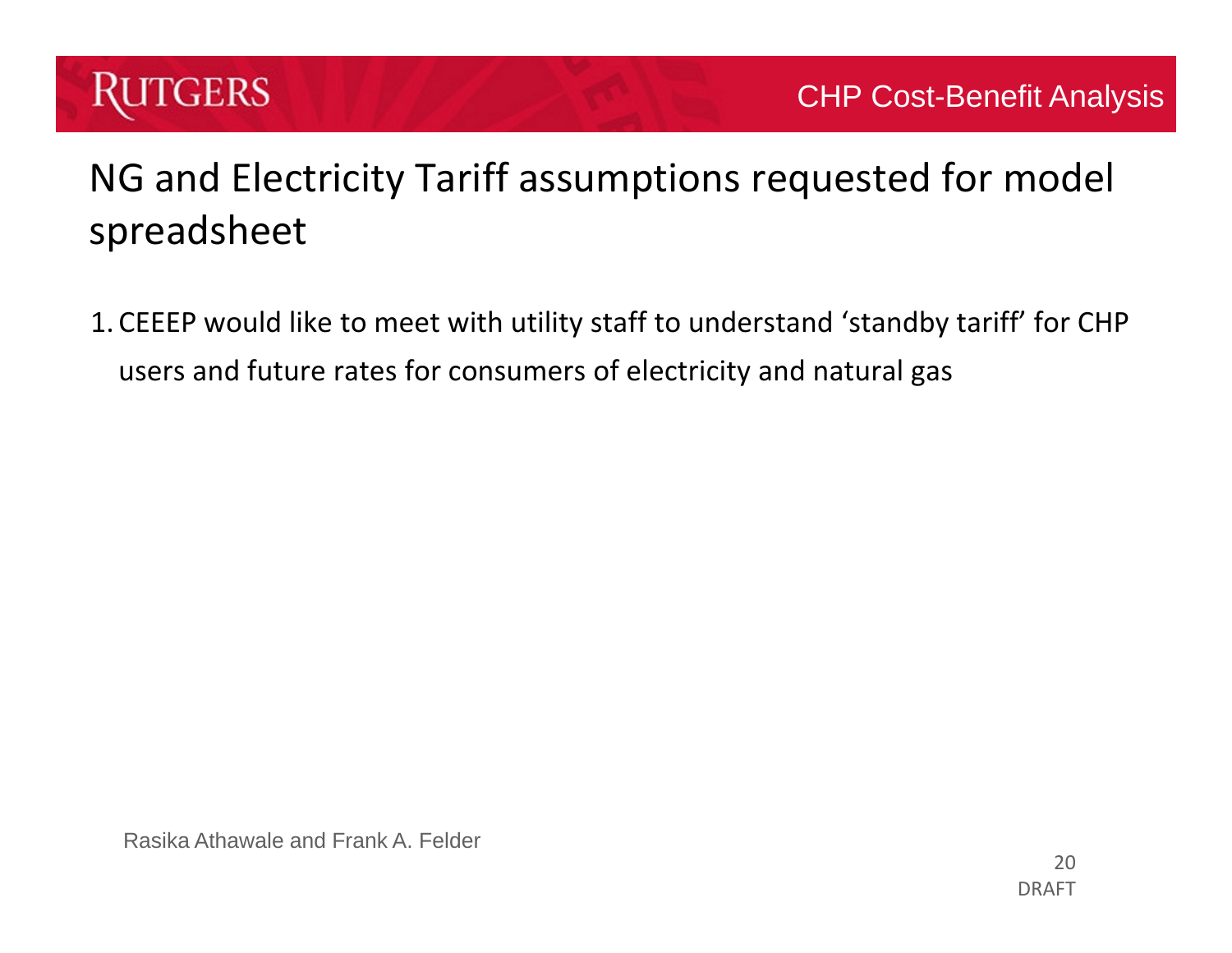

#### User consumption data required for model spreadsheet

- 1. CEEEP would like to receive the following data <u>for electricity and natural gas</u> usage by <sup>a</sup> facility
	- 1.Monthly Peak
	- 2.Monthly Usage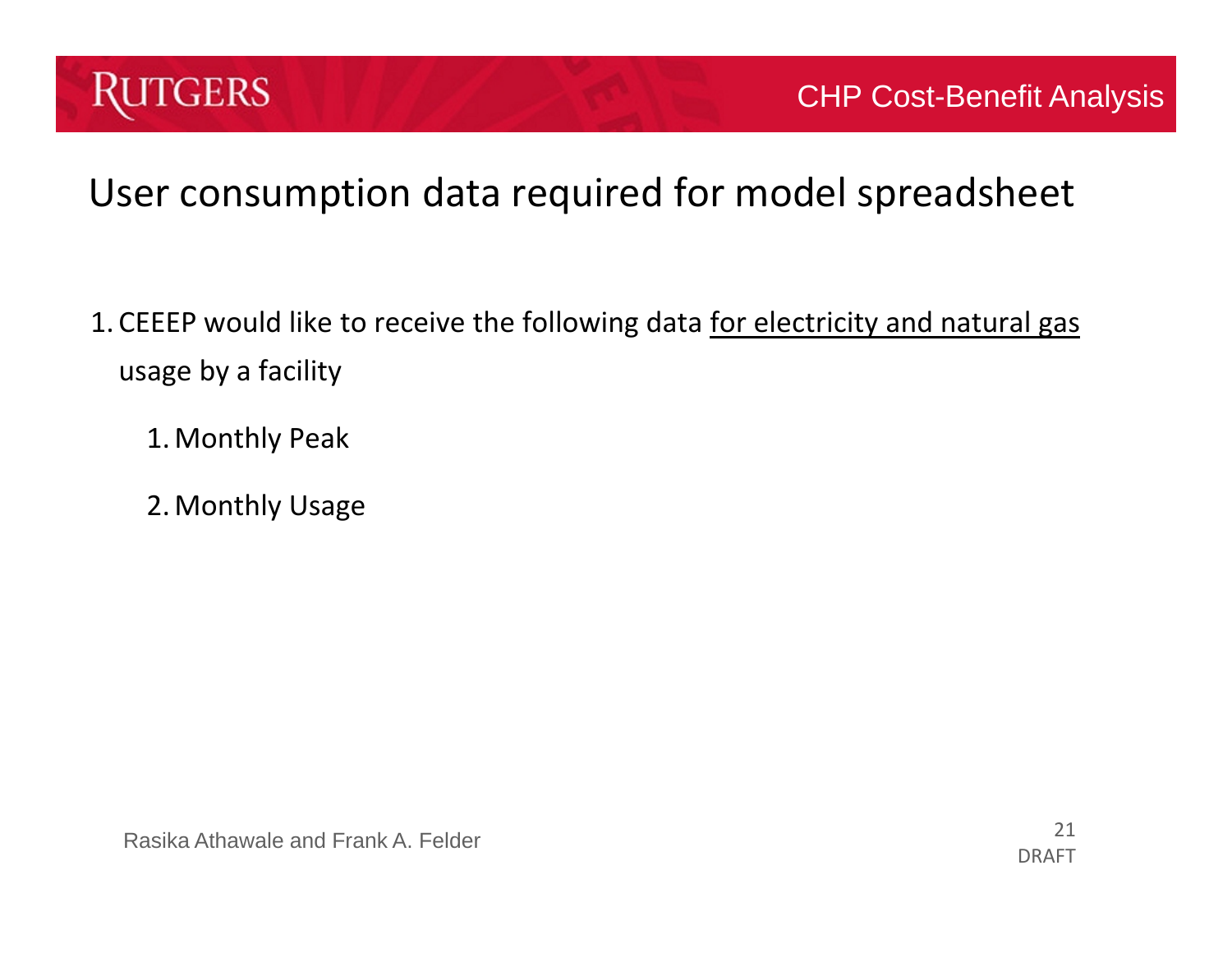# Reliability benefit calculation assumptions required for model spreadsheet

- 1. Capital Cost of Black Start equipment & islanding costs (\$/KW)
- 2. Private & Social assumption for Value of Loss Load (\$/MWh)
- 3.Outage frequency (no. of days/ year)

*Outage assumptions depend in part on the utility plans for grid hardening*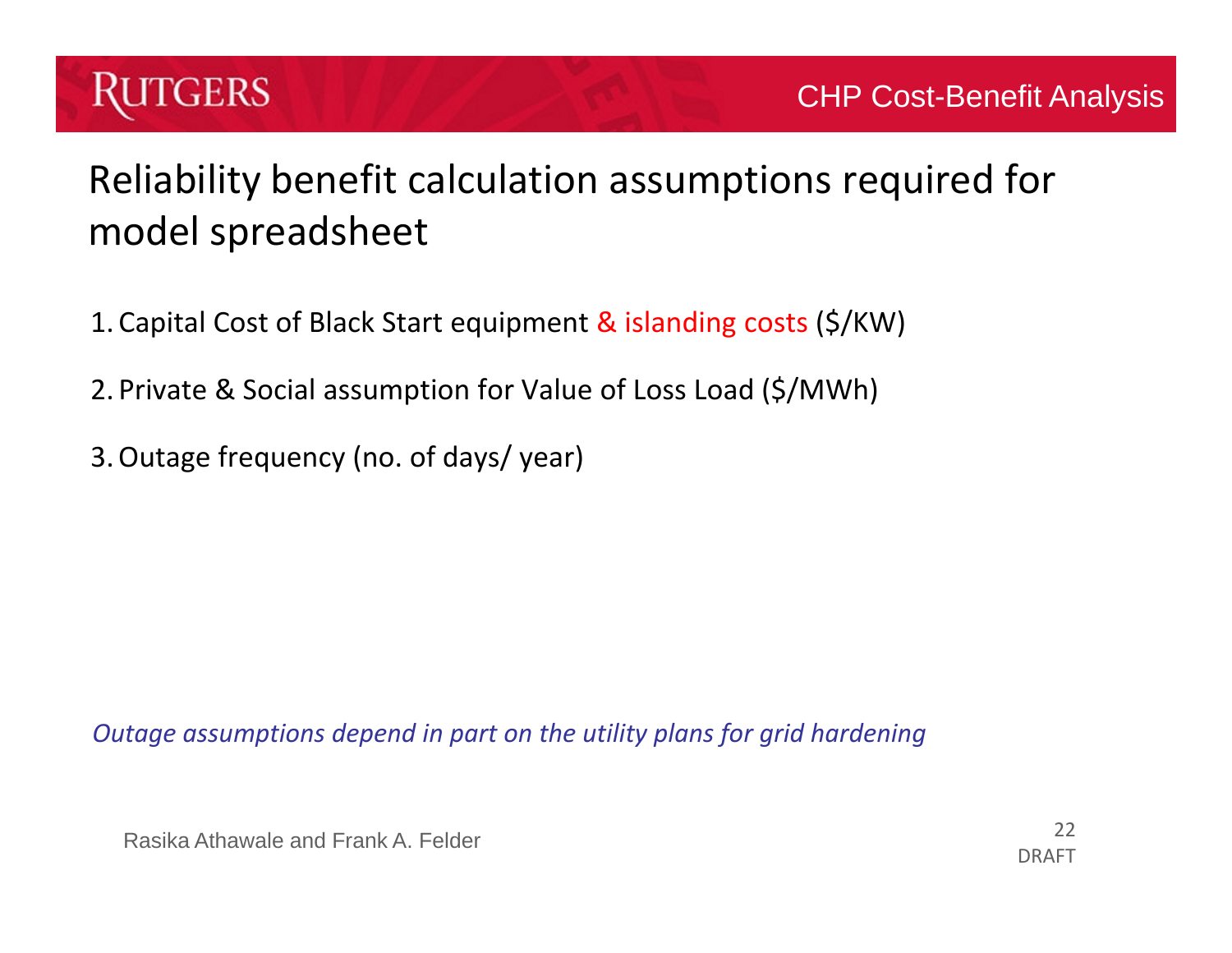

#### Avoided costs assumptions for model spreadsheet

1. CEEEP is updating the avoided electricity, natural gas and environmental costs assumptions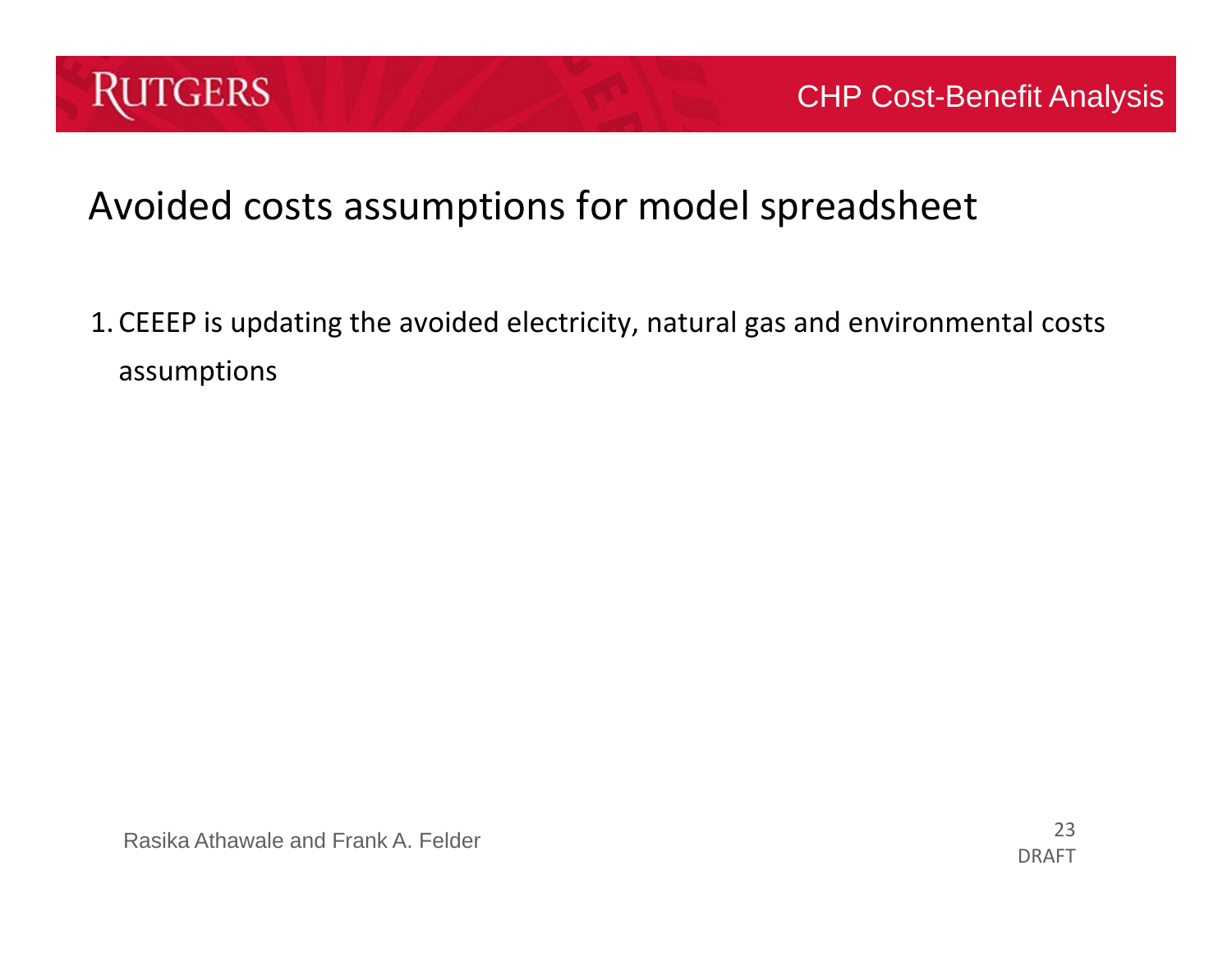

- 1.Context of <sup>a</sup> Cost‐Benefit Analysis (CBA)
- 2. Approach for analysis
	- a.**Caveats**
	- b.Database for major Technical & Financial assumptions
	- c.Methodology for cost‐benefit calculations
	- d.Major assumptions requirement from stakeholders
- 3.Summary of what has been completed
- 4.Next Steps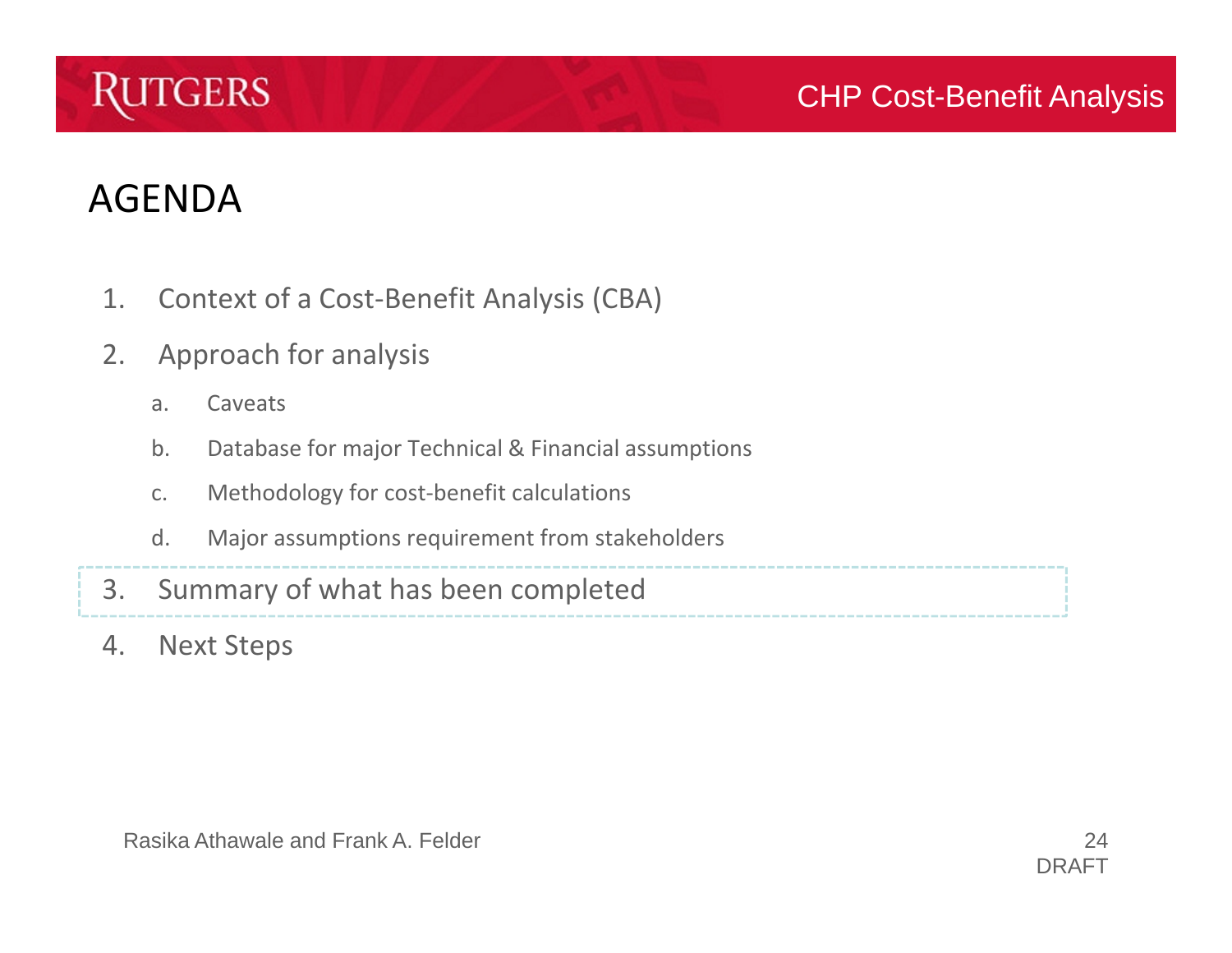#### NJ CHP – status of applications received

- 1.. 1st round of Large Scale Combined Heat and Power – Fuel Cells (LSCHP-FC) Program (2012) – run by EDA with technical review by BPU
	- a.6 projects approved (24.8 MW)
	- b. 2<sup>nd</sup> round initiated Jan 2013; 2 new applications received
- 2. ARRA solicitation Program (2010) ‐ run by EDA with technical review by BPU
	- a. 6 projects approved (34 MW)
- 3.Small‐scale CHP Program – run by TRC/BPU
- 4. We have received detailed applications for – 1.a (6 applications), 1.b (for 1 applicant), 2.a (6 applications), 3. (4 applications)
- 5.These applications were not part of <sup>a</sup> competitive solicitation process

*We are going through the received applications for CBA Analysis*

Rasika Athawale and Frank A. Felder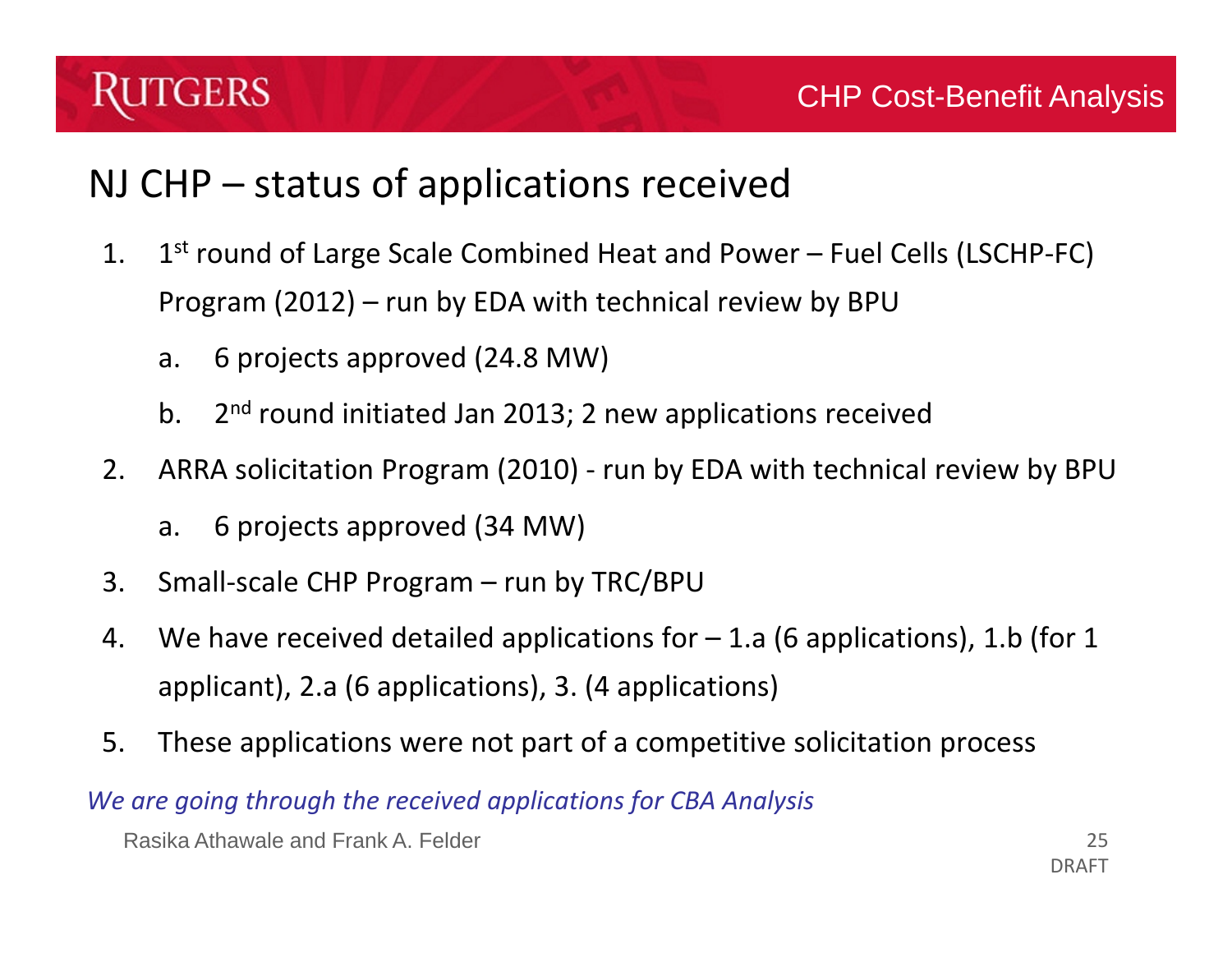

#### SUMMARY OF WHAT HAS BEEN COMPLETED

- 1. A data base of 39 CHP technologies has been compiled using credible sources
- 2. A CBA model is being developed which would do the analysis of CHP from the perspective of owner and the society
- 3.Test cases are been run through the model
- 4.Stakeholders are been asked to provide input assumptions

*Stakeholders are requested to provide their inputs on assumptions within <sup>a</sup> period of 2 weeks from today*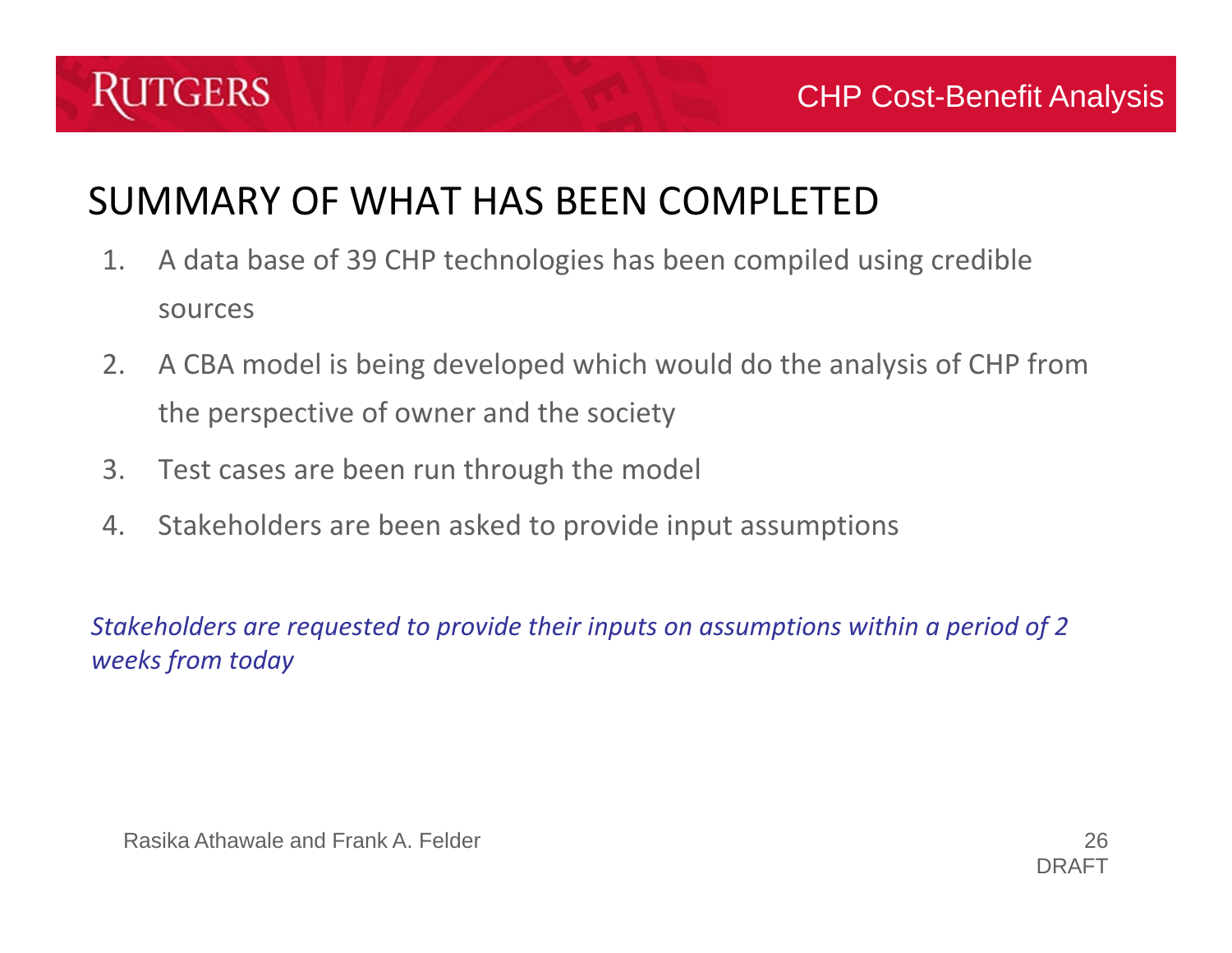

- 1.Context of <sup>a</sup> Cost‐Benefit Analysis (CBA)
- 2. Approach for analysis
	- a.**Caveats**
	- b.Database for major Technical & Financial assumptions
	- c.Methodology for cost‐benefit calculations
	- d.Major assumptions requirement from stakeholders
- 3.Summary of what has been completed
- 4.Next Steps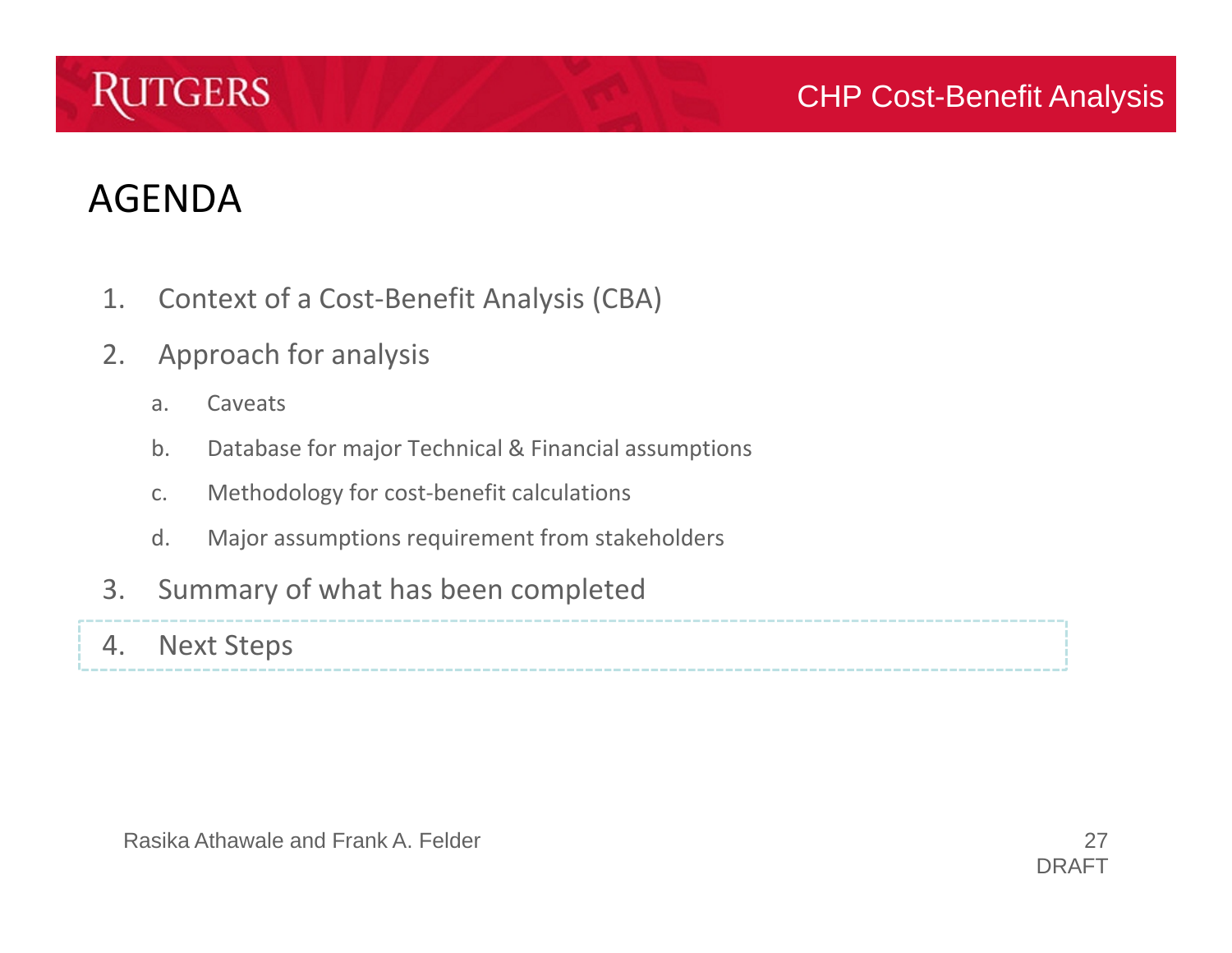

### Specific Next Steps

- 1. Comparison of stakeholder assumptions with information from received applications
- 2. Conduct CBA from an owner's and societal perspective for received applications and for generic projects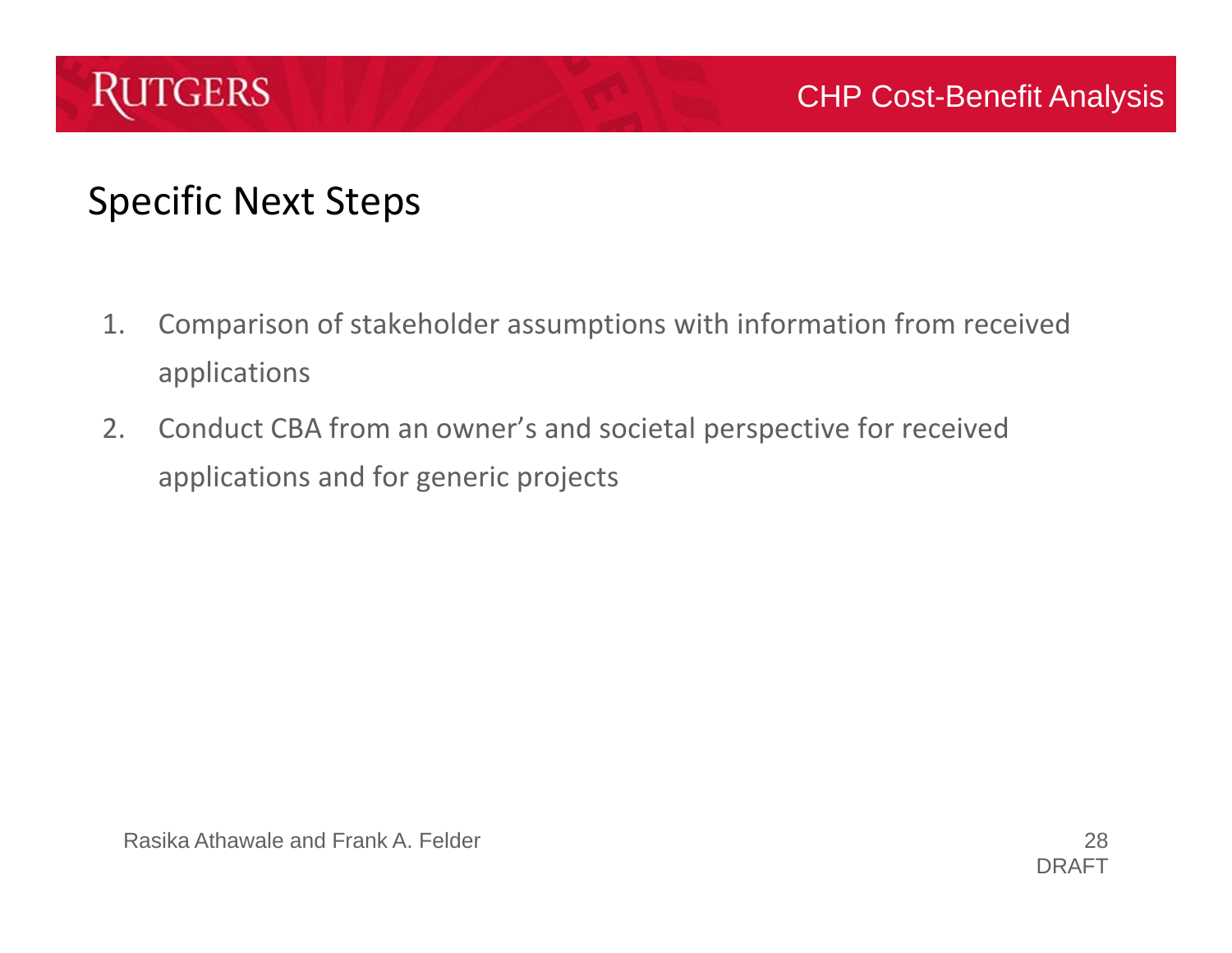#### Questions/Comments

Can be addressed to the below email ids

- 1.[ffelder@rutgers.edu](mailto:ffelder@rutgers.edu)
- 2.[rasika.athawale@rutgers.edu](mailto:rasika.athawale@rutgers.edu)